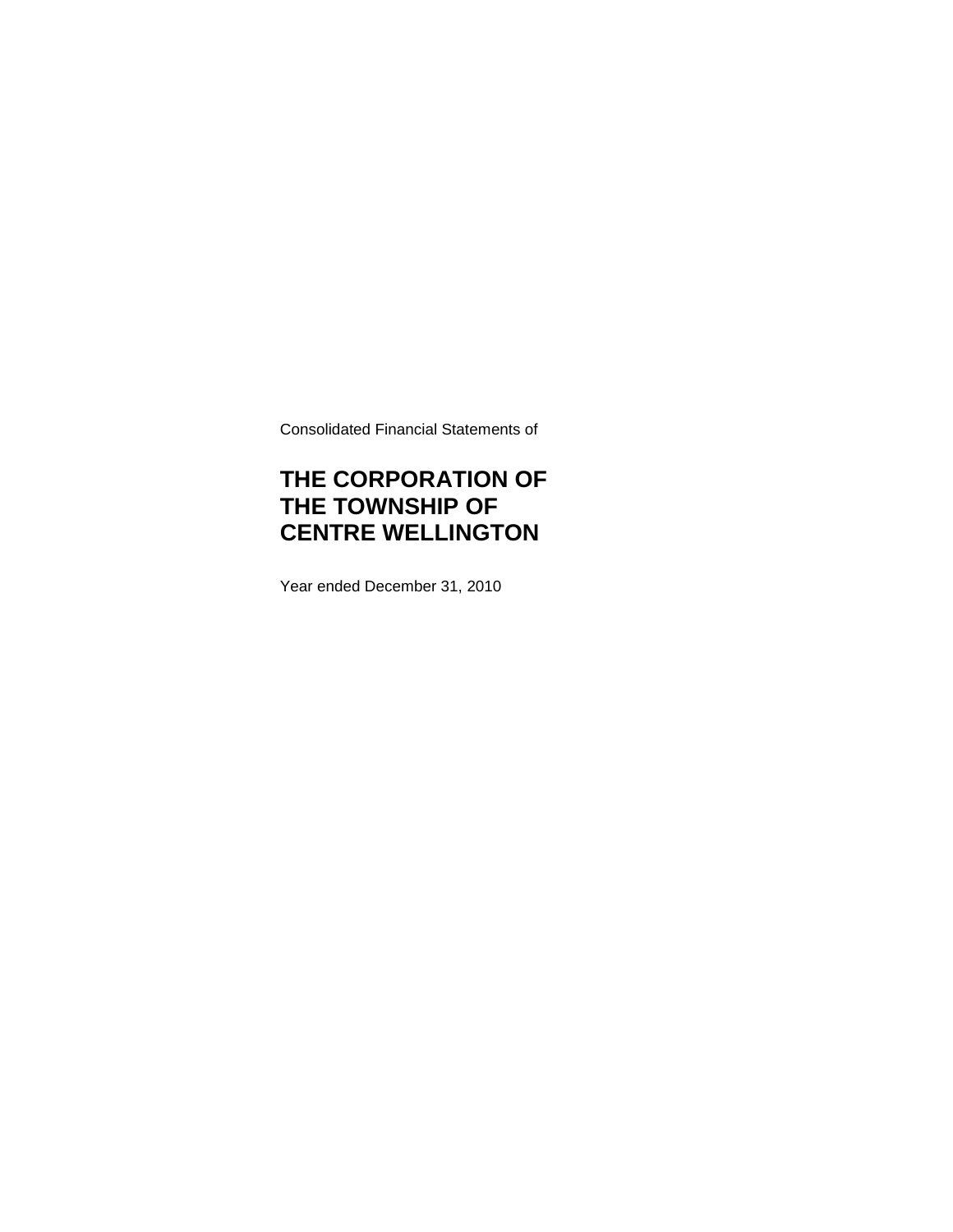### **THE CORPORATION OF THE TOWNSHIP OF CENTRE WELLINGTON Index to Financial Statements**

**For the year ended December 31, 2010**

#### **Consolidated Financial Statements**

### **Trust Fund Financial Statements**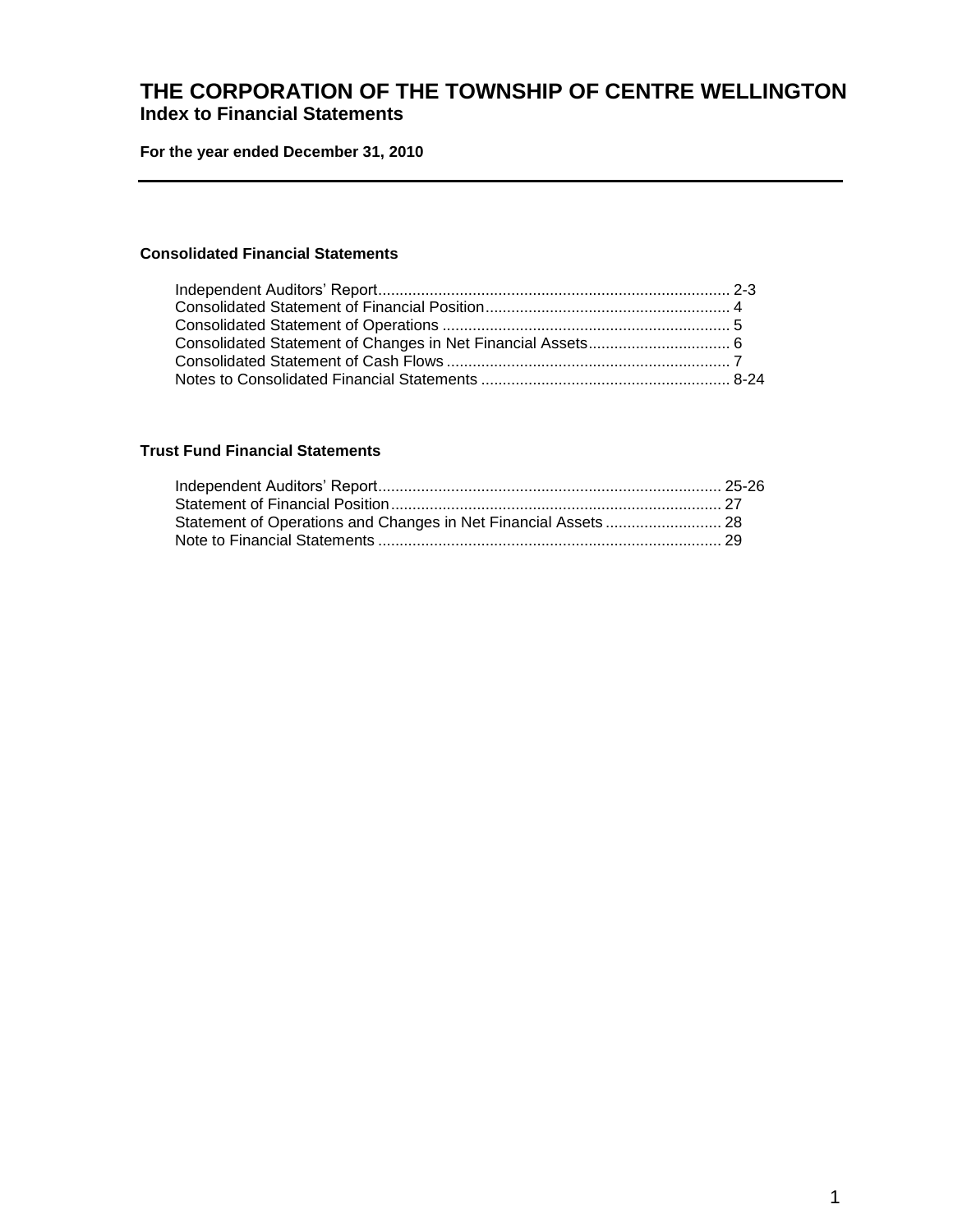

**KPMG LLP** Telephone 519-747-8800 **Chartered Accountants** Fax 519-747-8830 115 King Street South, 2<sup>nd</sup> Floor **Internet** www.kpmg.ca Waterloo ON N2J 5A3

# **INDEPENDENT AUDITORS' REPORT**

To the Members of Council, Inhabitants and Ratepayers of The Corporation of the Township of Centre Wellington

We have audited the accompanying consolidated financial statements of Corporation of the Township of Centre Wellington (''the Entity''), which comprise the statement of financial position as at December 31, 2010, and the statements of operations, changes in net financial assets, and cash flows for the year then ended, and a summary of significant accounting policies and other explanatory information.

#### *Management's Responsibility for the Consolidated Financial Statements*

Management is responsible for the preparation and fair presentation of these consolidated financial statements in accordance with Canadian generally accepted accounting principles, and for such internal control as management determines is necessary to enable the preparation of consolidated financial statements that are free from material misstatement, whether due to fraud or error.

#### *Auditors' Responsibility*

Our responsibility is to express an opinion on these consolidated financial statements based on our audit. We conducted our audit in accordance with Canadian generally accepted auditing standards. Those standards require that we comply with ethical requirements and plan and perform an audit to obtain reasonable assurance about whether the consolidated financial statements are free from material misstatement.

An audit involves performing procedures to obtain audit evidence about the amounts and disclosures in the consolidated financial statements. The procedures selected depend on the auditor's judgment, including the assessment of the risks of material misstatement of the consolidated financial statements, whether due to fraud or error. In making those risk assessments, the auditor considers internal control relevant to the Entity's preparation and fair presentation of the consolidated financial statements in order to design audit procedures that are appropriate in the circumstances, but not for the purpose of expressing an opinion on the effectiveness of the entity's internal control. An audit also includes evaluating the appropriateness of accounting policies used and the reasonableness of accounting estimates made by management, as well as evaluating the overall presentation of the consolidated financial statements.

We believe that the audit evidence we have obtained is sufficient and appropriate to provide a basis for our audit opinion.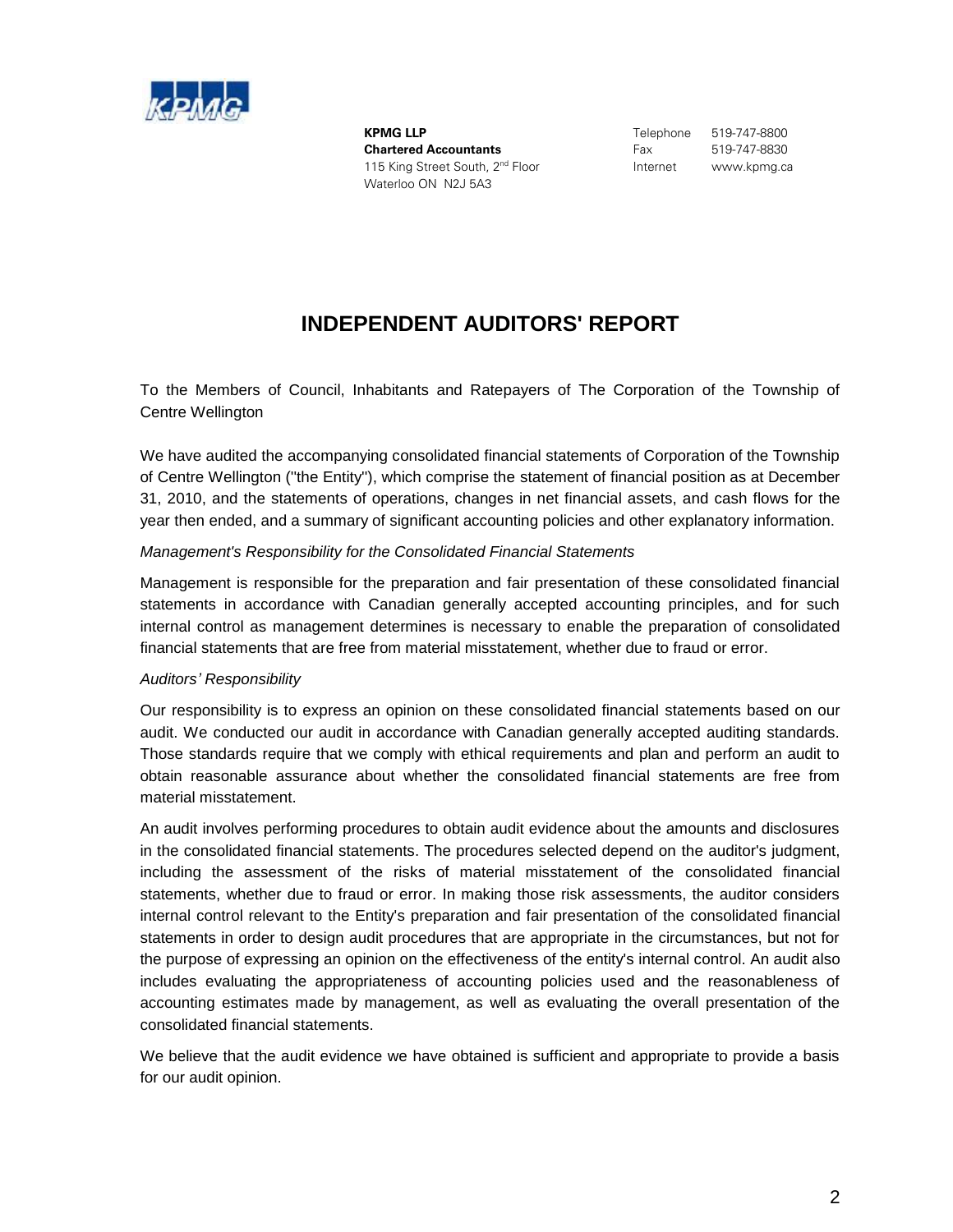

### *Opinion*

In our opinion, the consolidated financial statements present fairly, in all material respects, the financial position of Corporation of the Township of Centre Wellington as at December 31, 2010, and the results of its operations and its cash flows for the year then ended in accordance with Canadian generally accepted accounting principles.

 $KPMG$  14P

Chartered Accountants, Licensed Public Accountants

September 26, 2011 Waterloo, Canada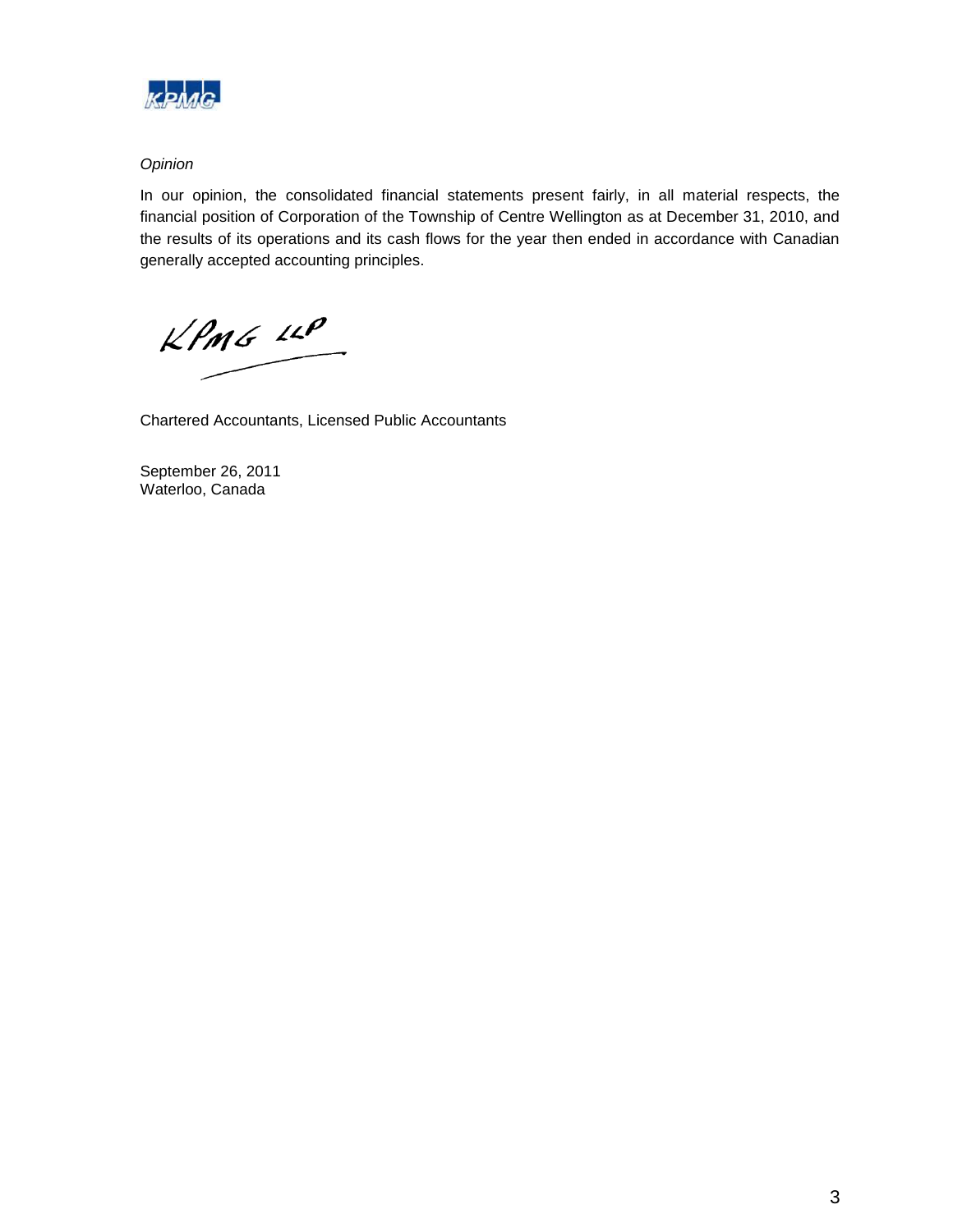Consolidated Statement of Financial Position

December 31, 2010, with comparative figures for 2009

|                                                       | 2010             | 2009             |
|-------------------------------------------------------|------------------|------------------|
| <b>Financial Assets</b>                               |                  |                  |
| Cash (note 5)                                         | \$<br>24,676,813 | 25,381,098<br>\$ |
| Short-term investments (note 6)                       | 4,031,019        | 4,031,019        |
| Taxes receivable                                      | 3,252,314        | 2,534,234        |
| Accounts receivable                                   | 6,156,407        | 4,151,608        |
| Long-term receivables (note 8)                        | 1,381,201        | 1,428,400        |
| Investment in Centre Wellington Energy Inc. (note 10) | 13,604,637       | 13,286,277       |
| <b>Total financial assets</b>                         | 53,102,391       | 50,812,636       |
| <b>Financial Liabilities</b>                          |                  |                  |
| Accounts payable and accrued liabilities              | 2,878,968        | 2,026,373        |
| Other current liabilities                             | 140,247          | 139,169          |
| Deferred revenue (note 12)                            | 6,890,277        | 6,276,223        |
| Employee future benefits (note 14)                    | 438,772          | 399,763          |
| Net long-term liabilities (note 9)                    | 15,323,399       | 14,048,092       |
| <b>Total financial liabilities</b>                    | 25,671,663       | 22,889,620       |
| Net financial assets                                  | 27,430,728       | 27,923,016       |
| <b>Non-Financial Assets</b>                           |                  |                  |
| Tangible capital assets (note 13)                     | 176,870,173      | 168,819,657      |
| Inventories of supplies                               | 52,912           | 52,705           |
| Prepaid expenses                                      | 22,021           | 8,724            |
|                                                       | 176,945,106      | 168,881,086      |
| Contingencies and commitments (note 4)                |                  |                  |
| Accumulated surplus (note 15)                         | \$204,375,834    | \$196,804,102    |
|                                                       |                  |                  |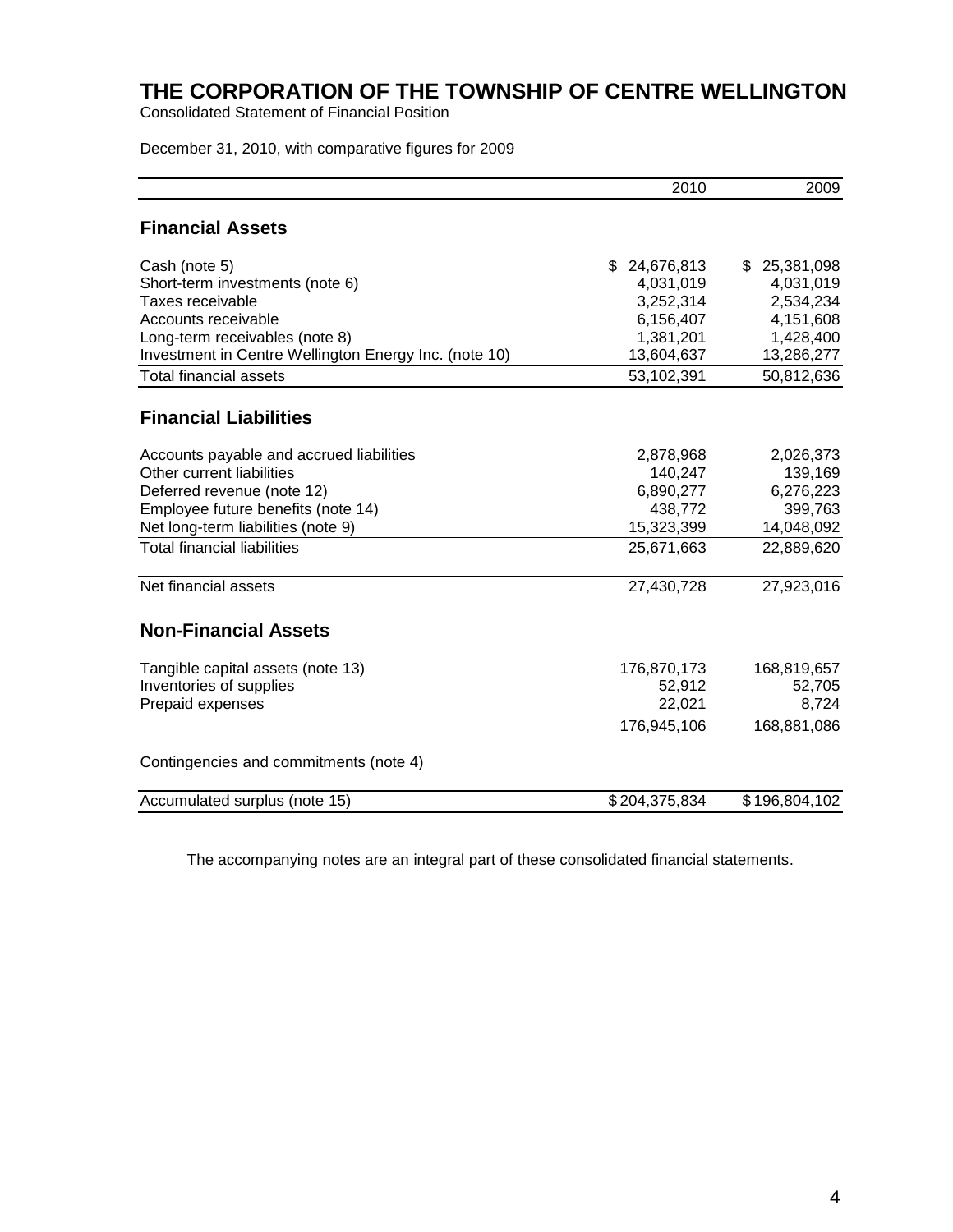Consolidated Statement of Operations

|                                                                           | <b>Budget</b><br>2010 | Actual<br>2010  | Actual<br>2009  |
|---------------------------------------------------------------------------|-----------------------|-----------------|-----------------|
|                                                                           | (unaudited)           |                 |                 |
| Revenue:                                                                  |                       |                 |                 |
| Net taxation                                                              | \$<br>9,310,636       | \$<br>9,493,699 | \$<br>9,027,475 |
| Government transfers:                                                     |                       |                 |                 |
| Provincial                                                                | 1,433,600             | 2,960,460       | 2,889,191       |
| Federal                                                                   | 2,601,000             | 3,395,283       | 1,213,135       |
| Municipal                                                                 | 25,500                | 422,003         | 89,695          |
| Development charges earned                                                | 1,630,050             | 2,106,562       | 1,960,429       |
| Licenses and permits                                                      | 726,400               | 781,238         | 715,145         |
| Fees, rents and concessions                                               | 8,801,690             | 9,508,611       | 8,888,231       |
| Penalties and interest on taxes                                           | 305,000               | 390,643         | 351,749         |
| Interest, donations and other                                             | 716,301               | 1,246,319       | 948,113         |
| Equity earnings from Centre Wellington                                    |                       |                 |                 |
| Energy Inc. (note 10)                                                     |                       | 318,360         | 222,289         |
| Developer contributions                                                   | 452,000               | 217,692         | 903,945         |
| Gaming revenue (note 11)                                                  | 1,900,000             | 2,202,954       | 2,153,067       |
| Loss on disposal of tangible capital assets                               |                       | (189, 718)      | (1,596,560)     |
| Total revenue                                                             | 27,902,177            | 32,854,106      | 27,765,904      |
| Expenses:                                                                 |                       |                 |                 |
| General government                                                        | 2,487,563             | 2,738,159       | 2,854,242       |
| Protection to persons and property                                        | 2,253,356             | 2,397,109       | 2,492,586       |
| <b>Transportation services</b>                                            | 4,589,256             | 8,234,581       | 7,871,797       |
| <b>Environmental services</b>                                             | 4,418,078             | 5,783,632       | 5,288,439       |
| <b>Health services</b>                                                    | 164,100               | 151,236         | 147,808         |
| Social and family services                                                | 371,317               | 369,710         | 367,350         |
| Recreation and cultural services                                          | 4,097,708             | 4,686,727       | 4,657,648       |
| Planning and development                                                  | 1,003,437             | 921,220         | 891,936         |
| Total expenses                                                            | 19,384,815            | 25,282,374      | 24,571,806      |
|                                                                           |                       |                 |                 |
| Annual surplus                                                            | 8,517,362             | 7,571,732       | 3,194,098       |
| Accumulated surplus, beginning of year                                    | 196,804,102           | 196,804,102     | 193,343,235     |
| Effect of change in accounting policy of<br>Centre Wellington Energy Inc. |                       |                 | 266,769         |
| Accumulated surplus, end of year                                          | \$205,321,464         | \$204,375,834   | \$196,804,102   |

Year ended December 31, 2010 with comparative figures for 2009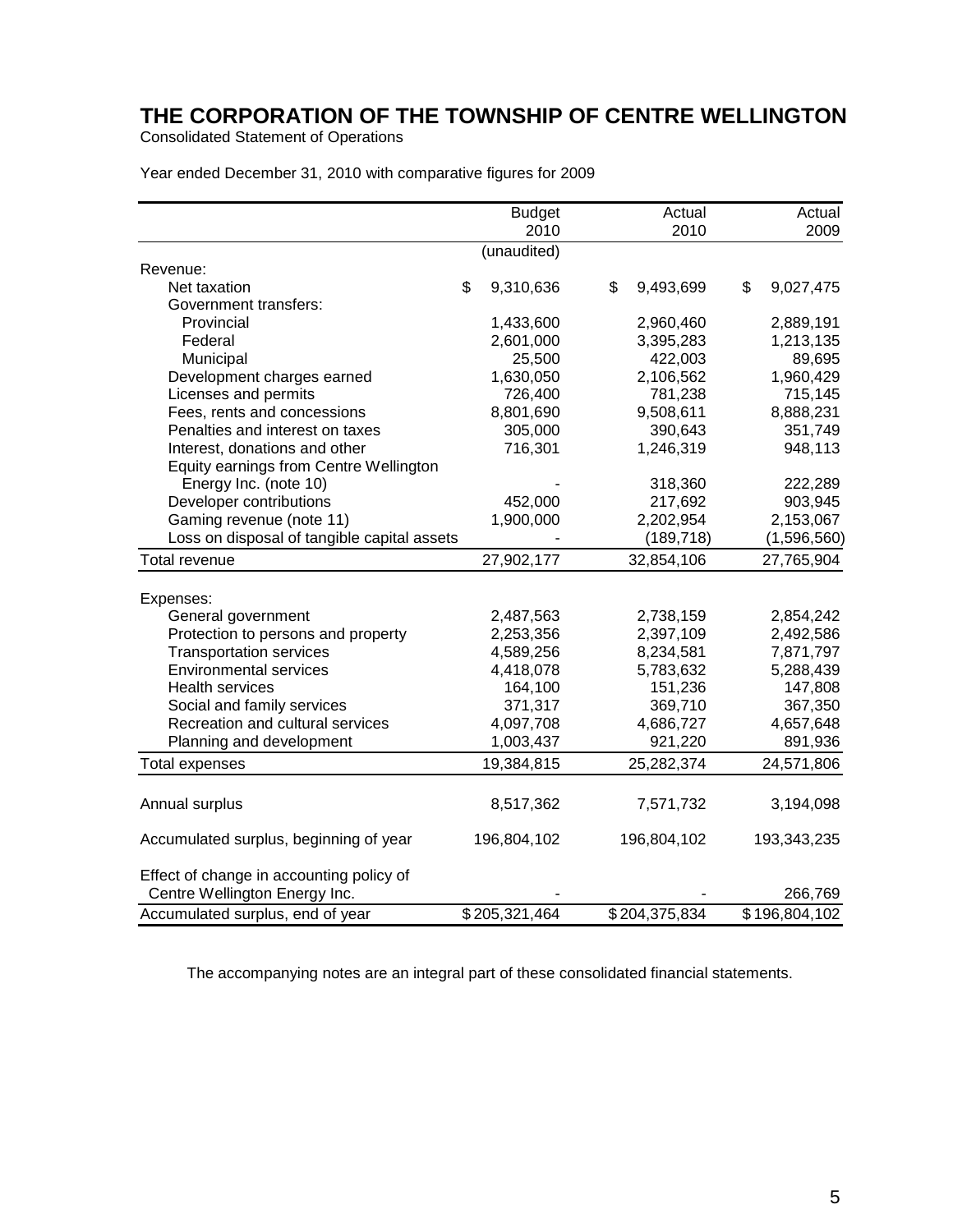Consolidated Statement of Changes in Net Financial Assets

Year ended December 31, 2010, with comparative figures for 2009

|                                             | 2010             | 2009             |
|---------------------------------------------|------------------|------------------|
| Annual surplus                              | \$<br>7,571,732  | \$<br>3,194,098  |
|                                             |                  |                  |
| Acquisition of tangible capital assets      | (14, 752, 107)   | (9,001,340)      |
| Amortization of tangible capital assets     | 6,453,185        | 6,246,427        |
| Loss on disposal of tangible capital assets | 189,718          | 1,596,559        |
| Proceeds on sale of tangible capital assets | 58,688           | 61,324           |
|                                             | (478, 784)       | 2,097,068        |
| Acquisition of inventories of supplies      | (52, 912)        | (52, 705)        |
| Acquisition of prepaid expenses             | (22, 021)        | (8, 724)         |
| Consumption of inventories of supplies      | 52,705           | 25,626           |
| Use of prepaid expenses                     | 8,724            | 52,900           |
| Change in net financial assets              | (492, 288)       | 2,114,165        |
| Net financial assets, beginning of year     | 27,923,016       | 25,542,082       |
| Effect of change in accounting policy of    |                  |                  |
| Centre Wellington Energy Inc.               |                  | 266,769          |
| Net financial assets, end of year           | 27,430,728<br>\$ | \$<br>27,923,016 |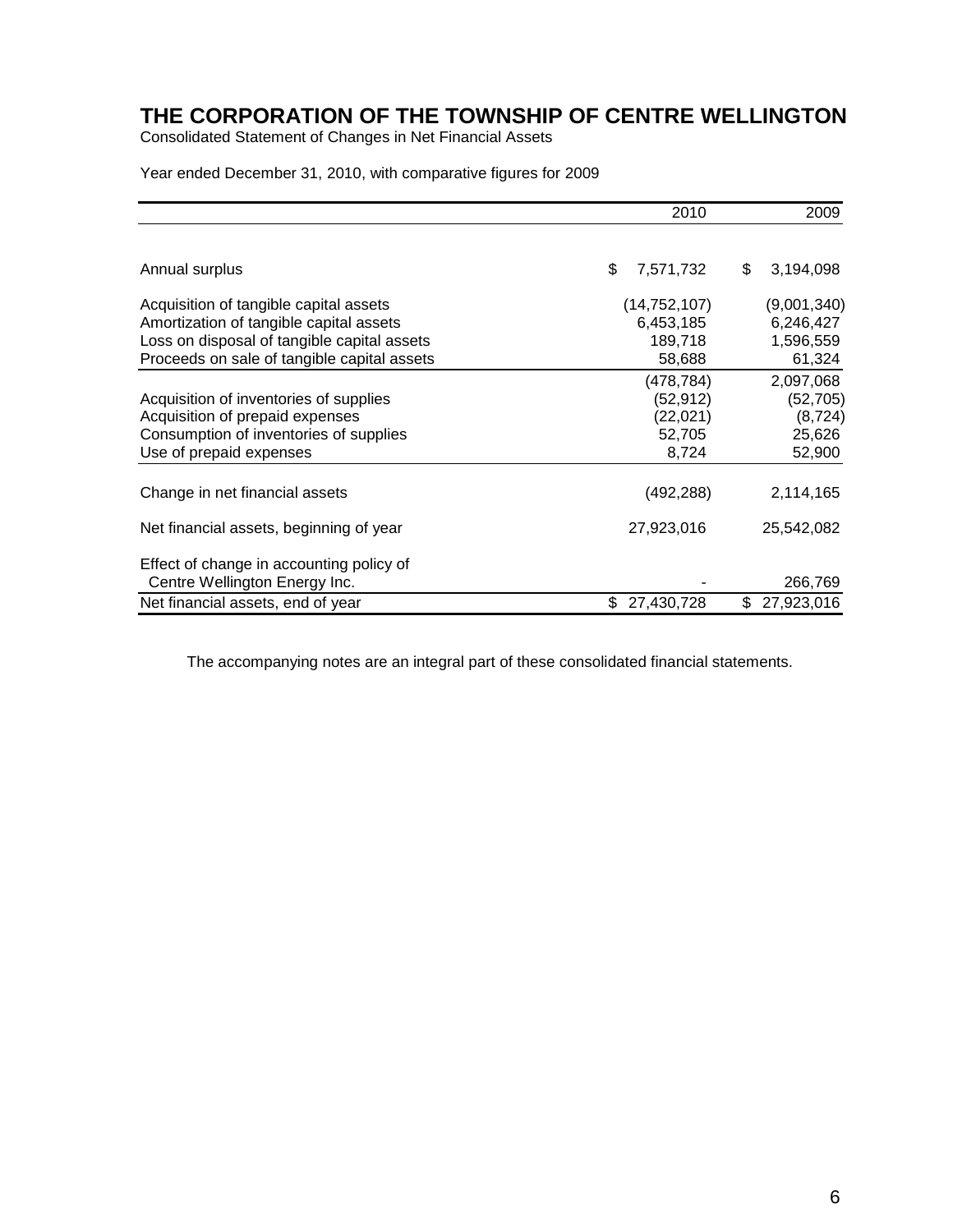Consolidated Statement of Cash Flows

Year ended December 31, 2010 with comparative figures for 2009

|                                                                    | 2010             | 2009             |
|--------------------------------------------------------------------|------------------|------------------|
| Cash provided by (used in):                                        |                  |                  |
| Operating activities:                                              |                  |                  |
| Annual surplus                                                     | \$<br>7,571,732  | \$<br>3,194,098  |
| Items not involving cash:                                          |                  |                  |
| Amortization                                                       | 6,453,185        | 6,246,427        |
| Loss on sale of tangible capital assets                            | 189,718          | 1,596,559        |
| Change in employee benefits and other liabilities                  | 39,009           | 203,087          |
| Equity earnings from Centre Wellington Energy Inc.                 | (318, 360)       | (222, 289)       |
| Contributed tangible capital assets                                | (275,000)        |                  |
| Change in non-cash assets and liabilities:                         |                  |                  |
| Taxes receivable                                                   | (718,080)        | (294, 149)       |
| Accounts receivable                                                | (2,004,799)      | (2,267,890)      |
| Inventories of supplies                                            | (207)            | (27,079)         |
| Prepaid expenses                                                   | (13, 297)        | 44,176           |
| Accounts payable and accrued liabilities                           | 852,595          | 463,212          |
| Other current liabilities                                          | 1,078            | 1,108            |
| Deferred revenue                                                   | 614,054          | (562, 072)       |
| Net change in cash from operating activities                       | 12,391,628       | 8,375,188        |
|                                                                    |                  |                  |
| Capital activities:<br>Proceeds on sale of tangible capital assets | 58,688           | 61,324           |
| Cash used to acquire tangible capital assets                       | (14, 477, 107)   | (9,001,340)      |
|                                                                    | (14, 418, 419)   | (8,940,016)      |
| Net change in cash from capital activities                         |                  |                  |
| Investing activities:                                              |                  |                  |
| Decrease in long-term receivables                                  | 47,199           | 44,901           |
| Purchase of short-term investments                                 |                  | (4,031,019)      |
| Net change in cash from investing activities                       | 47,199           | (3,986,118)      |
|                                                                    |                  |                  |
| Financing activities:                                              |                  |                  |
| Long-term debt repaid                                              | (990, 693)       | (951, 536)       |
| Long-term debt issued                                              | 2,266,000        |                  |
| Net change in cash from financing activities                       | 1,275,307        | (951, 536)       |
| Net change in cash position during the year                        | (704, 285)       | (5,502,482)      |
|                                                                    |                  |                  |
| Cash position, beginning of year                                   | 25,381,098       | 30,883,580       |
| Cash position, end of year                                         | \$<br>24,676,813 | \$<br>25,381,098 |
| Cash paid for interest                                             | \$<br>694,463    | \$<br>737,438    |
| Cash received from interest                                        | 756,973          | 697,443          |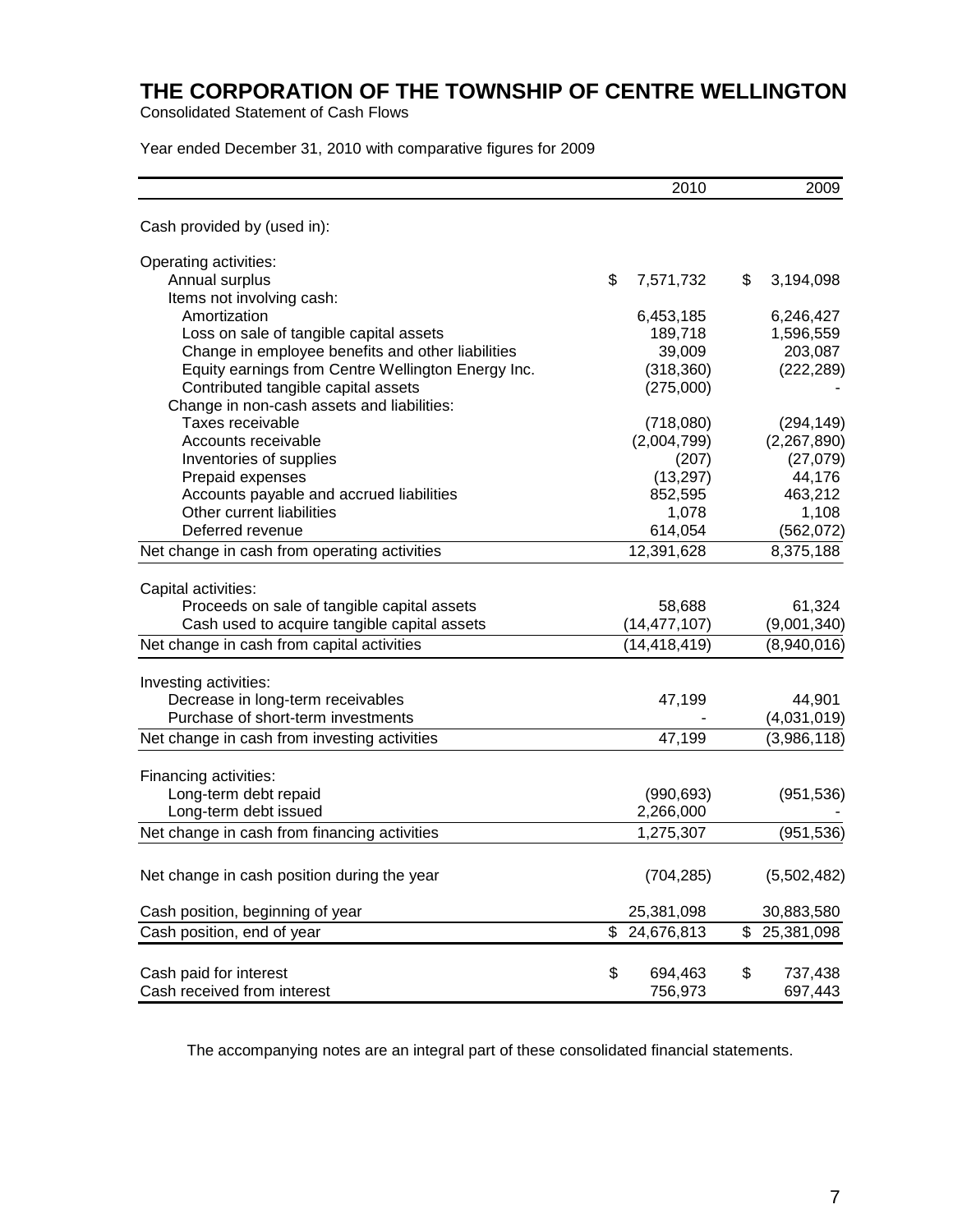Notes to Consolidated Financial Statements

Year ended December 31, 2010

#### **1. Accounting policies:**

The consolidated financial statements of The Corporation of the Township of Centre Wellington ("the Township") are prepared by management in accordance with Canadian generally accepted accounting principles for governments as recommended by the Public Sector Accounting Board ("PSAB") of the Canadian Institute of Chartered Accountants. Significant accounting policies adopted by the Township are as follows:

- (a) Basis of consolidation:
	- (i) Consolidated entities:

These consolidated statements reflect the assets, liabilities, revenues and expenses of the reporting entity. The reporting entity is comprised of all organizations, committees and local boards accountable for the administration of their financial affairs and resources to the Township and which are owned or controlled by the Township except for the Township's government business enterprise which is accounted for on the modified equity basis of accounting.

These entities and organizations include:

- Fergus Business Improvement Area Board
- Elora Business Improvement Area Board

Inter-organizational transactions and balances between these entities have been eliminated.

(ii) Investment in Government Business Enterprise:

The Township's investment in Centre Wellington Energy Inc. is accounted for on a modified equity basis, consistent with Canadian generally accounting principles as recommended by PSAB for investments in government business enterprises. Under the modified equity basis, Centre Wellington Energy Inc.'s accounting policies are not adjusted to conform with those of the municipality and inter-organizational transactions and balances are not eliminated. The Township recognizes its equity interest in the annual income or loss of Centre Wellington Energy Inc. in its consolidated statement of operations with a corresponding increase or decrease in its investment asset account. Any dividends that the Township may receive from Centre Wellington Energy Inc. will be reflected as reductions in the investment asset account.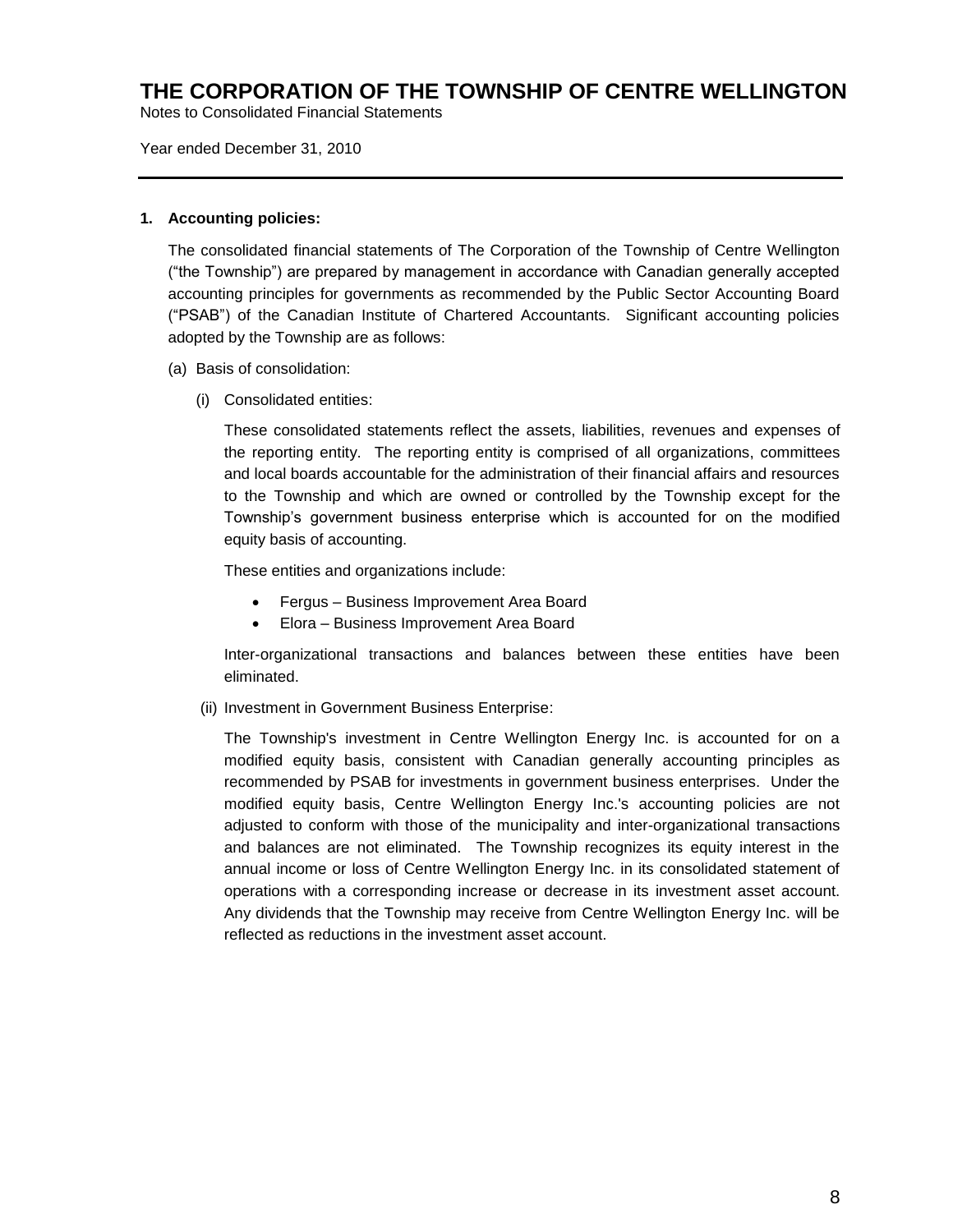Notes to Consolidated Financial Statements, continued

Year ended December 31, 2010

#### **1. Accounting policies (continued):**

- (a) Basis of consolidation (continued):
	- (iii) Accounting for county and school board transactions:

The taxation, other revenues, expenditures, assets and liabilities with respect to the operations of the school boards, and the County of Wellington are not reflected in these consolidated financial statements.

(iv) Trust funds:

Trust funds and their related operations administered by the Township are not consolidated, but are reported separately on the trust funds Statement of Operations and Financial Position.

(b) Basis of accounting:

The Township follows the accrual method of accounting for revenues and expenses. Revenues are normally recognized in the year in which they are earned and measurable. Expenses are recognized as they are incurred and measurable as a result of receipt of goods or services and/or the creation of a legal obligation to pay.

(c) Deferred revenue:

In accordance with PSAB requirements obligatory reserve funds are reported as a component of deferred revenue. The Township has obligatory development charge reserve funds in the amount of \$3,440,149 (2009 - \$3,556,639). These funds have been set aside, as required by the Development Charges Act, to finance a portion of the cost of growthrelated projects. Revenue recognition occurs after the funds have been collected and when the Township has incurred the expenditures for the capital works for which the development charges were raised.

Unexpended funds of \$194,096 (2009 - \$29,228) received by the Township subject to a Municipal Funding Agreement for the Transfer of Federal Gas Tax Revenues Under the New Deal for Cities and Communities are reported as deferred revenue and will be recognized as revenue in the fiscal year in which the eligible expenditures are incurred.

(d) Government transfers:

Government transfers received relate to social services, general government activities and various capital projects. Transfers are recognized in the financial statements as revenues in the period in which events giving rise to the transfer occur, providing the transfers are authorized, any eligibility criteria have been met, and reasonable estimates of the amounts can be made.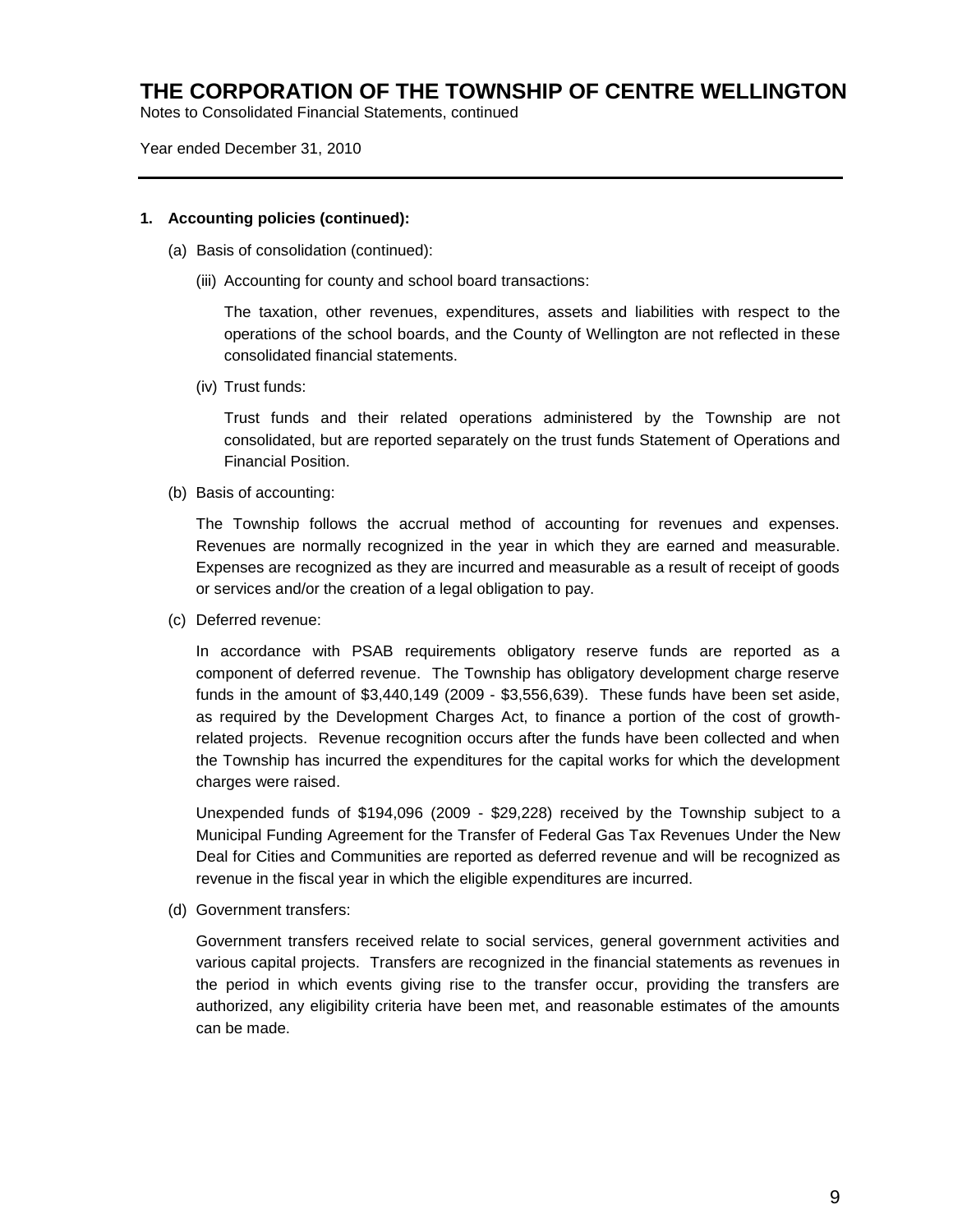Notes to Consolidated Financial Statements, continued

Year ended December 31, 2010

#### **1. Accounting policies (continued):**

(e) Non-financial assets:

Non financial assets are not available to discharge existing liabilities and are held for use in the provision of services. They have useful lives extending beyond the current year and are not intended for sale in the ordinary course of operations.

(i) Tangible capital assets

Tangible capital assets are recorded at cost which includes amounts that are directly attributable to acquisition, construction, development or betterment of the asset. The cost is amortized on a straight line basis over their estimated useful lives as follows:

| Asset                               | Useful Life - Years                  |
|-------------------------------------|--------------------------------------|
|                                     |                                      |
| Land                                | N/A                                  |
| Land improvements                   | - 60<br>20<br>$\sim$                 |
| <b>Buildings</b>                    | -50<br>5 -                           |
| Vehicles                            | $6 - 20$                             |
| Equipment                           | $3 -$<br>-15                         |
| Water and wastewater infrastructure | $20 -$<br>-80                        |
| Road and structure infrastructure   | 20<br>50<br>$\overline{\phantom{a}}$ |

No amortization is charged in the year of acquisition. In the year of disposal, a full year of amortization is charged. Assets under construction are not amortized until the asset is available for productive use.

(ii) Contributions of tangible capital assets

Tangible capital assets received as contributions are recorded at their fair value at the date of receipt and also are recorded as revenue.

(iii) Works of art and cultural and historic assets

Works of art and cultural and historic assets are not recorded as assets in these financial statements.

(iv) Interest capitalization

The Township does not capitalize interest costs associated with the acquisition or construction of a tangible capital asset.

(v) Leased tangible capital assets

Leases which transfer substantially all of the benefits and risks incidental to ownership of property are accounted for as leased tangible capital assets. All other leases are accounted for as operating leases and the related payments are charged to expenses as incurred.

(vi) Inventories of supplies

Inventories of supplies held for consumption are recorded at the lower of cost and replacement cost.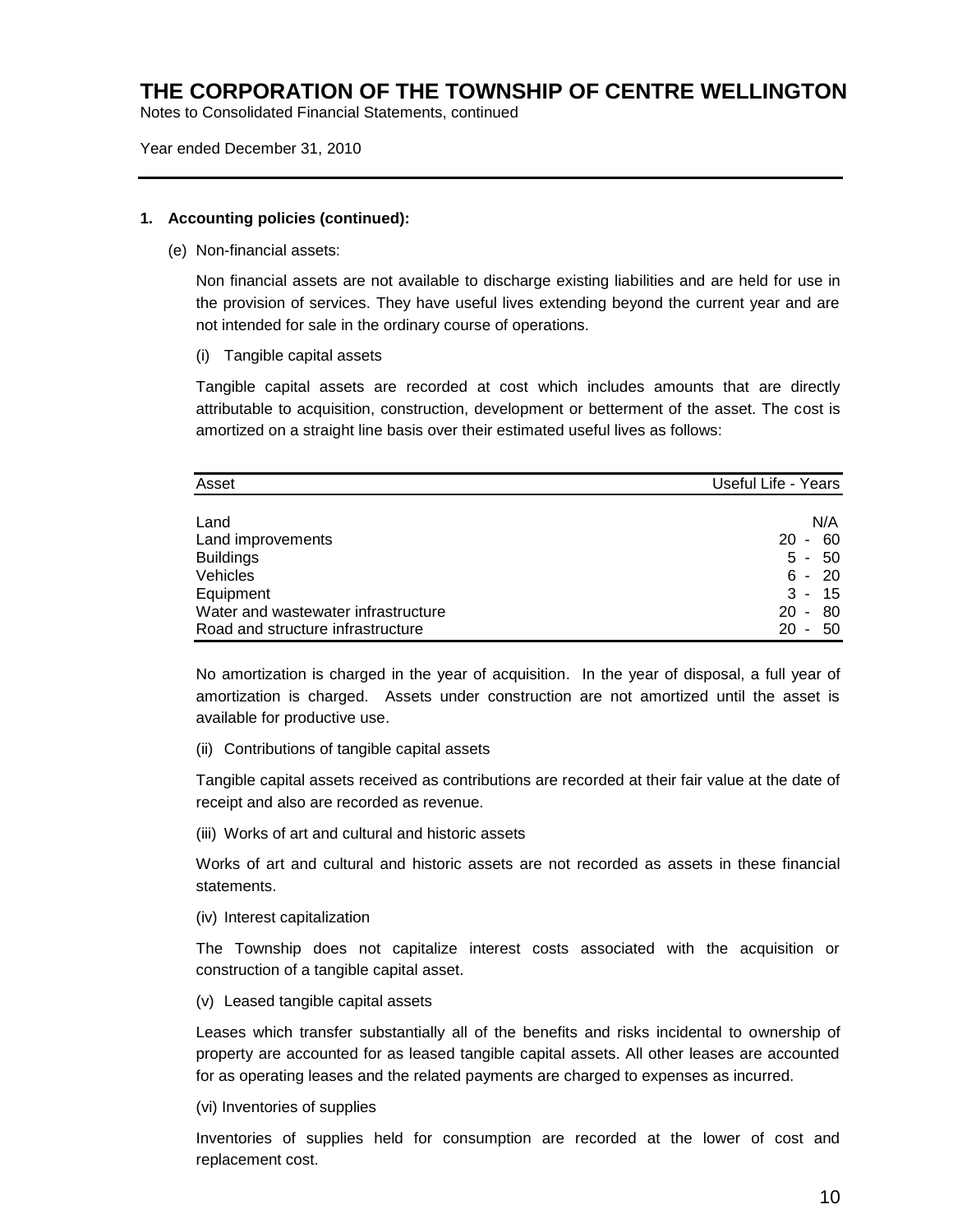Notes to Consolidated Financial Statements, continued

Year ended December 31, 2010

#### **1. Accounting policies (continued):**

(f) Use of estimates:

The preparation of financial statements requires management to make estimates and assumptions that affect the reported amounts of assets and liabilities, and disclosure of contingent assets and liabilities at the date of the financial statements, and the reported amounts of revenues and expenses during the period. Significant estimates include assumptions used in estimating provisions for accrued liabilities and in performing actuarial valuations of employee future benefits.

In addition, the Township's implementation of the Public Sector Accounting Handbook PS3150 requires management to make estimates of historical cost and useful lives of tangible capital assets.

Actual results could differ from these estimates.

(g) Employee future benefits:

(i) The Township provides certain employee benefits which will require funding in future periods. These benefits include sick leave, benefits under the Workplace Safety and Insurance Board ("WSIB") Act, and life insurance, extended health and dental benefits for early retirees.

The costs of benefits under the Workplace Safety and Insurance Board Act and life insurance, extended health and dental benefits are actuarially determined using management's best estimate of salary escalation, insurance and health care cost trends, long-term inflation rates and discount rates.

For self-insured retirement and other employee future benefits that vest or accumulate over the periods of service provided by employees, such as retirement gratuities, compensated absences and health, and dental and life insurance benefits for retirees, the cost is actuarially determined using the projected benefits method prorated on service. Under this method, the benefit costs are recognized over the expected average service life of the employee group. Any actuarial gains and losses related to the past service of employees are amortized over the expected average remaining service life of the employee group.

For those self-insured benefit obligations that arise from specific events that occur from time to time, such as obligations for workers' compensation and life insurance and health care benefits for those on disability leave, the cost is recognized immediately in the period the events occur. Any actuarial gains and losses that are related to these benefits are recognized immediately in the period they arise.

(ii) The costs of multi-employer defined contribution pension plan benefits, such as the Ontario Municipal Employees Retirement System ("OMERS") pensions, are the employer's contributions due to the plan in the period.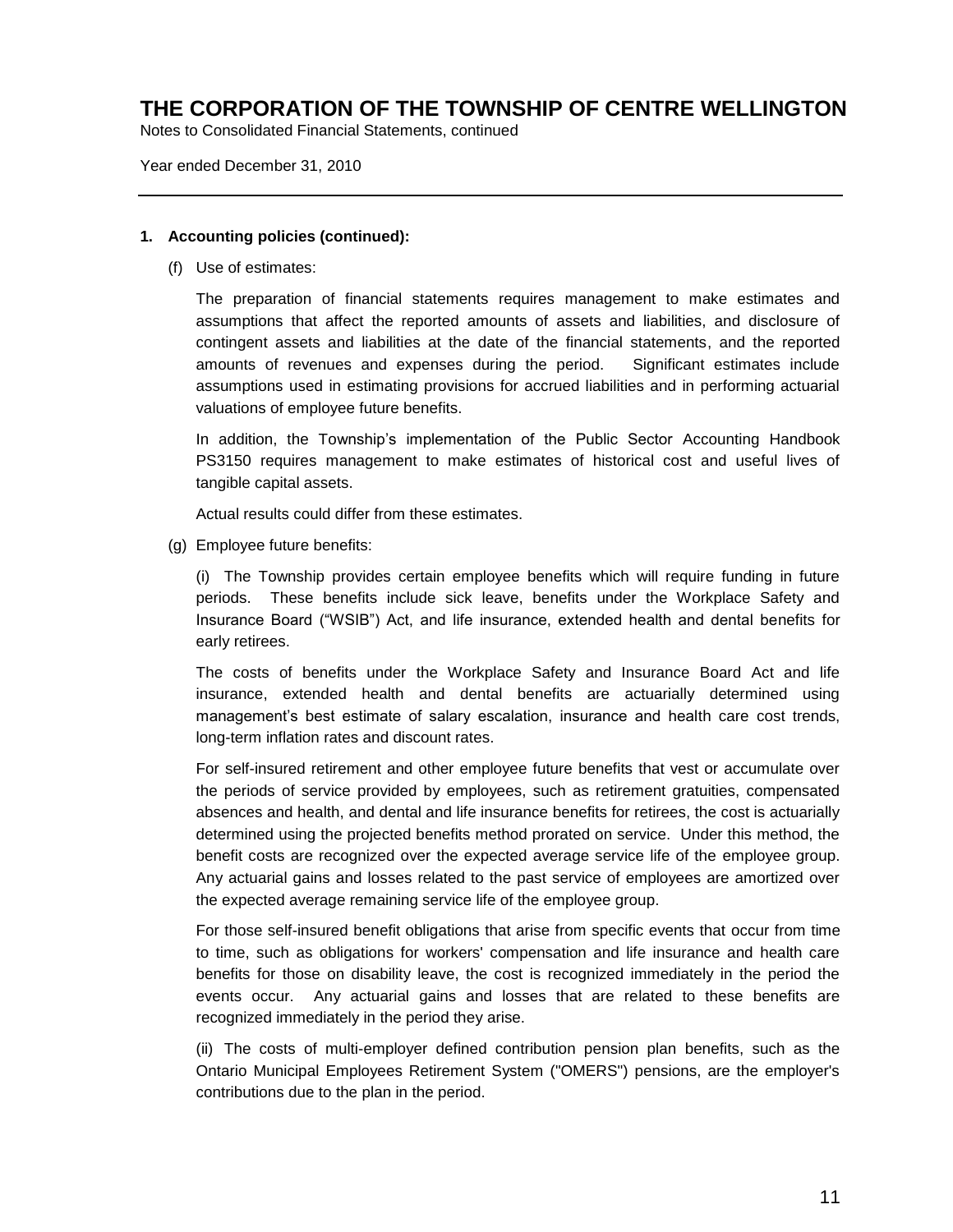Notes to Consolidated Financial Statements, continued

Year ended December 31, 2010

#### **1. Accounting policies (continued):**

(h) Investment income:

Investment income is reported as revenue in the period earned. When required by the funding government or related Act, investment income earned on deferred revenue is added to the investment and forms part of the deferred revenue balance.

#### **2. Operations of School Boards and the County of Wellington:**

Further to note 1(a)(iii), the taxation and other revenues for the School Boards and the County of Wellington are comprised of the following:

|                           | School Boards | County       |
|---------------------------|---------------|--------------|
| Taxation and user charges | \$ 9,105,693  | \$20,601,156 |

#### **3. Trust funds:**

Trust funds administered by the municipality amounting to \$733,080 (2009 - \$696,582) have not been included in the consolidated statement of financial position nor have their operations been included in the consolidated statement of operations.

#### **4. Contingencies and commitments:**

- (a) The Township is contingently liable for long-term liabilities with respect to tile drainage loans and for those for which the responsibility for payment of principal and interest has been assumed by school boards and the County of Wellington.
- (b) Minimum annual lease payments:

The Township rents premises with minimum annual lease payments as follows:

| 2011 |    |        |
|------|----|--------|
|      | \$ | 20,370 |
| 2012 |    | 21,000 |
| 2013 |    | 21,600 |
|      | S  | 62,970 |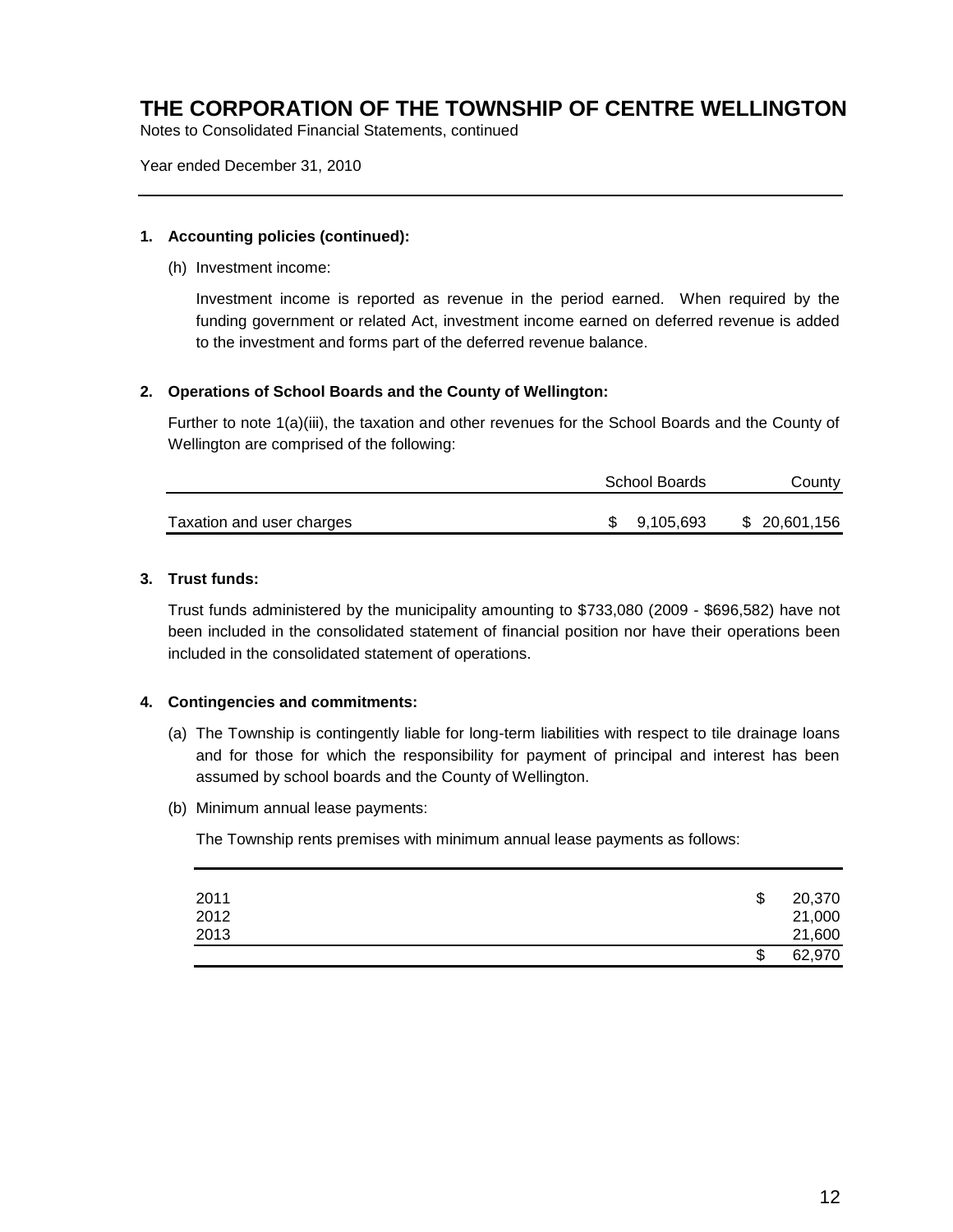Notes to Consolidated Financial Statements, continued

Year ended December 31, 2010

#### **5. Cash:**

At December 31, 2010, the Township had undrawn capacity under a credit facility of \$7,000,000. Interest on the credit facility is at prime less 0.25%.

#### **6. Short-term investments:**

Short-term investments consist of term deposits held at a schedule 1 bank. The term deposits earn interest at a rate of 2.55% and mature in March 2011. The short-term investment balance includes accrued interest earned on the term deposits of \$31,019 (2009 - \$31,019).

#### **7. Pension agreements:**

The Township makes contributions to the Ontario Municipal Employees Retirement Fund (OMERS), which is a multi-employer plan, on behalf of members of its staff. The plan is a defined benefit plan, which specifies the amount of the retirement benefit to be received by the employees, based on the length of service and rates of pay. The amount contributed to OMERS in 2010 was \$442,318 (2009 - \$400,674) for current service and past service costs and is included as an expense on the consolidated statement of operations.

#### **8. Long-term receivables:**

The Township entered into a loan agreement with Centre Wellington Community Medical Offices to provide a loan to a maximum of \$1,700,000. 75% of the draws (Part B) bear interest at a rate of 5%. Repayment is due in monthly blended payments of \$8,091 and is due November 2025. The remaining 25% of the draws (Part A) are non-interest bearing, and principal repayments are due in equal monthly installments over five years, with the first payment due following repayment of Part B.

|                                                      |   | 2010                |    | 2009                |
|------------------------------------------------------|---|---------------------|----|---------------------|
| Loan receivable - Part A                             | S | 409.046             | \$ | 409.046             |
| Loan receivable - Part B                             |   | 1,019,354           |    | 1,064,255           |
| Less current portion included in accounts receivable |   | 1,428,400<br>47.199 |    | 1,473,301<br>44,901 |
| Total long-term receivables                          |   | 1,381,201           | S  | 1,428,400           |

The Township and Centre Wellington Community Medical Offices are related parties as the Township has the ability to appoint 2 of the 5 members of the Board of Directors. The loans and related interest charged are in the normal course of operations and are measured at the exchange amount, being the amounts agreed to by the related parties. Interest earned on the loan during the year was \$52,193 (2009 - \$54,378).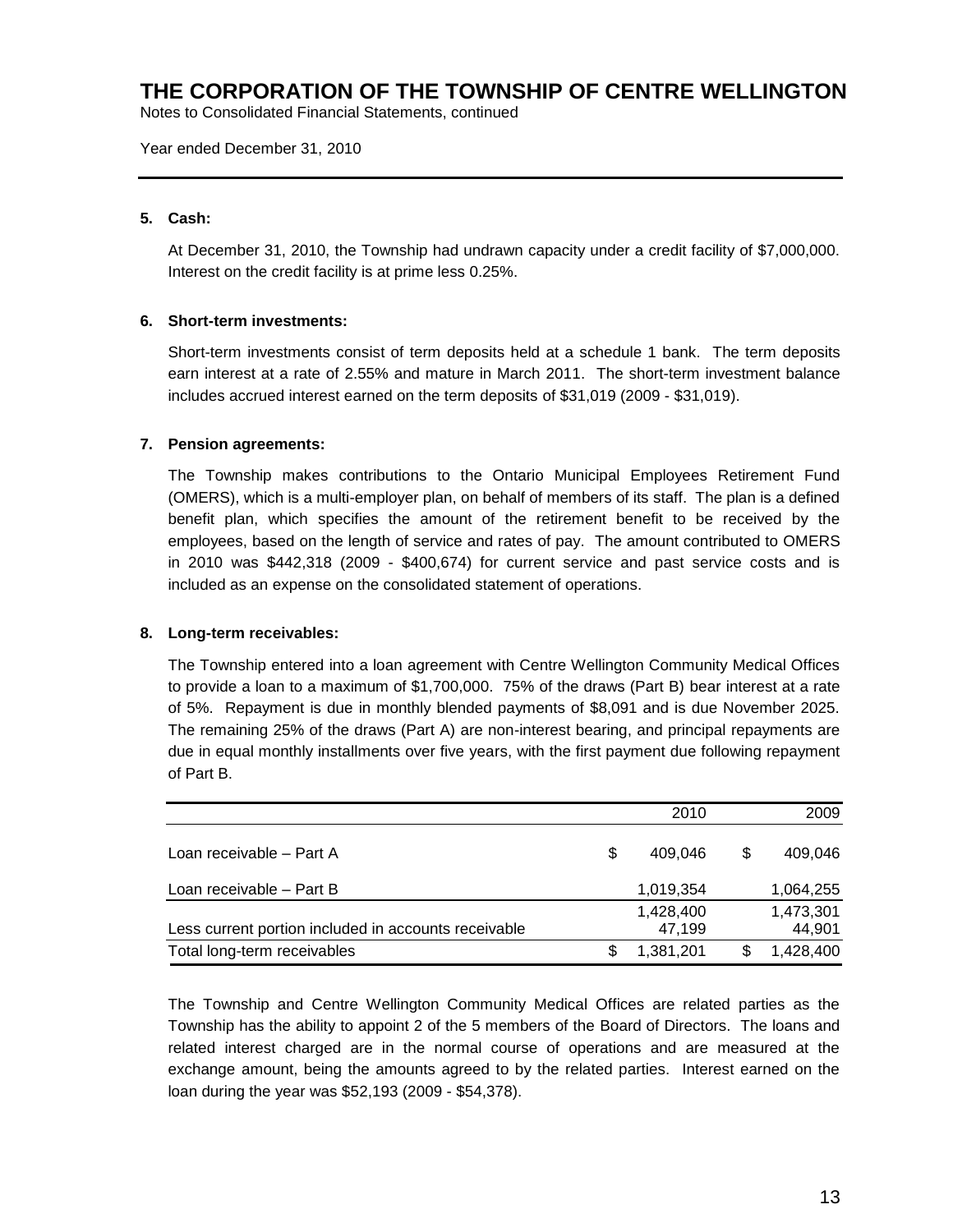Notes to Consolidated Financial Statements, continued

Year ended December 31, 2010

#### **9. Net long-term liabilities:**

(a) The balance of net long-term liabilities reported on the consolidated statement of financial position is made up of the following.

|                                                                                                                                                              | 2010         | 2009         |
|--------------------------------------------------------------------------------------------------------------------------------------------------------------|--------------|--------------|
| Total long-term liabilities incurred by the Township with<br>varying maturities up to 2026 and weighted average<br>interest rate of 4.87% (2009 - 5.05%)     | \$15,408,490 | \$14,148,029 |
| Of the long-term liabilities shown above, the<br>responsibility for payment of principal and interest<br>charges for tile drainage loans has been assumed by |              |              |
| individuals                                                                                                                                                  | (85,091)     | (99, 937)    |
| Net long-term liabilities, end of year                                                                                                                       | \$15,323,399 | \$14,048,092 |

(b) Principal and interest payments for the next five years and thereafter by the Township are as follows:

|                     | Principal  | Interest       | Total             |
|---------------------|------------|----------------|-------------------|
|                     |            |                |                   |
| 2011                | 1,143,123  | \$<br>729.846  | \$<br>1,872,969   |
| 2012                | 1,119,174  | 677,570        | 1,796,744         |
| 2013                | 1,031,060  | 622,227        | 1,653,287         |
| 2014                | 987,211    | 577,908        | 1,565,119         |
| 2015                | 1,029,010  | 531,728        | 1,560,738         |
| 2016 and thereafter | 10,013,821 | 2,457,073      | 12,470,894        |
| Total               | 15,323,399 | 5,596,352<br>S | 20,919,751<br>\$. |

- (c) The long-term liabilities in (a) issued in the name of the municipality have received approval of the Ontario Municipal Board (or approval by private legislation) for those approved on or before December 31, 1992. Those approved after January 1, 1993, have been approved by by-law. The annual principal and interest payments required to service these liabilities are within the annual debt repayment limit prescribed by the Ministry of Municipal Affairs and Housing.
- (d) Total interest on long-term liabilities which are reported on the consolidated statement of operations amounted to \$694,282 (2009 - \$737,438). The long-term liabilities carry interest rates ranging from 0% to 9.875%. The interest on long-term liabilities assumed by individuals for tile drainage loans is not reflected in the financial statements.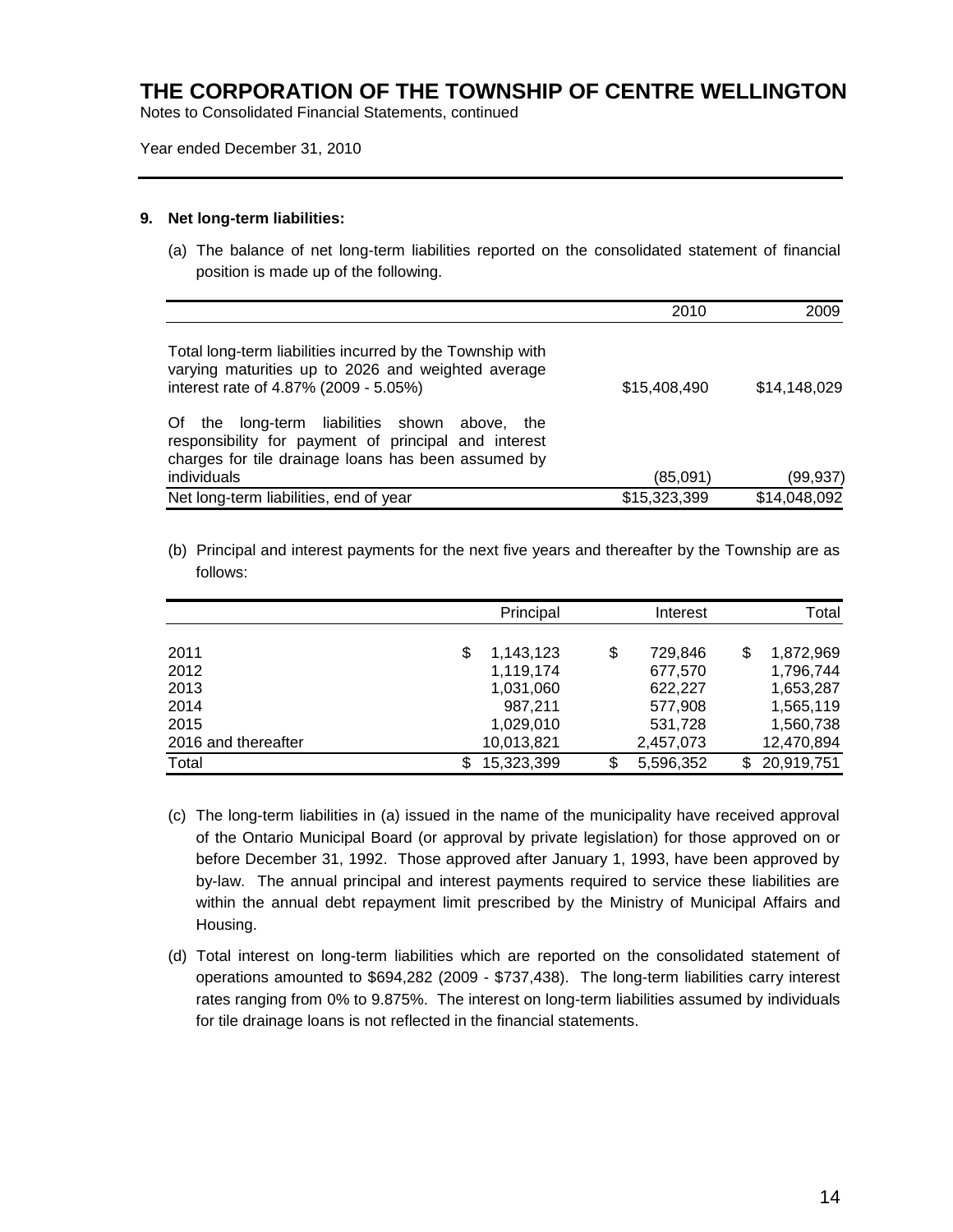Notes to Consolidated Financial Statements, continued

Year ended December 31, 2010

#### **10. Government business enterprises:**

Centre Wellington Energy Inc. is a corporation, incorporated under the laws of the Province of Ontario on December 4, 2009, providing municipal electrical distribution services. The Corporation of the Township of Centre Wellington owns 100% of the outstanding shares of Centre Wellington Energy Inc. Centre Wellington Energy Inc. owns 100% of the outstanding shares of Centre Wellington Hydro Ltd. Centre Wellington Hydro Ltd. commenced operations on November 1, 2000.

The following summarizes the financial position and operations of the government business enterprise which has been reported in these Financial Statements using the modified equity method:

|                                                          | 2010            | 2009              |
|----------------------------------------------------------|-----------------|-------------------|
|                                                          |                 |                   |
| Assets                                                   | 17,058,658<br>S | 17,362,110<br>\$. |
| <b>Other liabilities</b>                                 | 8,500,774       | 9,122,586         |
| Net assets                                               | 8,557,884       | 8,239,524         |
| Promissory note due to the Township of Centre Wellington | 5.046,753       | 5,046,753         |
| Investment in Centre Wellington Energy Inc.              | 13,604,637      | 13,286,277        |
|                                                          |                 |                   |
|                                                          |                 |                   |

|                                       | 2010                          |     | 2009                     |
|---------------------------------------|-------------------------------|-----|--------------------------|
| Revenues<br><b>Expenditures</b>       | 14,172,038<br>S<br>13,853,585 | \$. | 12,625,405<br>12,386,085 |
| Net earnings for the year             | 318,453                       |     | 239,320                  |
| Retained earnings, beginning of year  | 3,184,222                     |     | 2,678,133                |
| Effect of change in accounting policy |                               |     | 266,769                  |
| Retained earnings, end of year        | 3,502,675<br>ፍ                |     | 3,184,222                |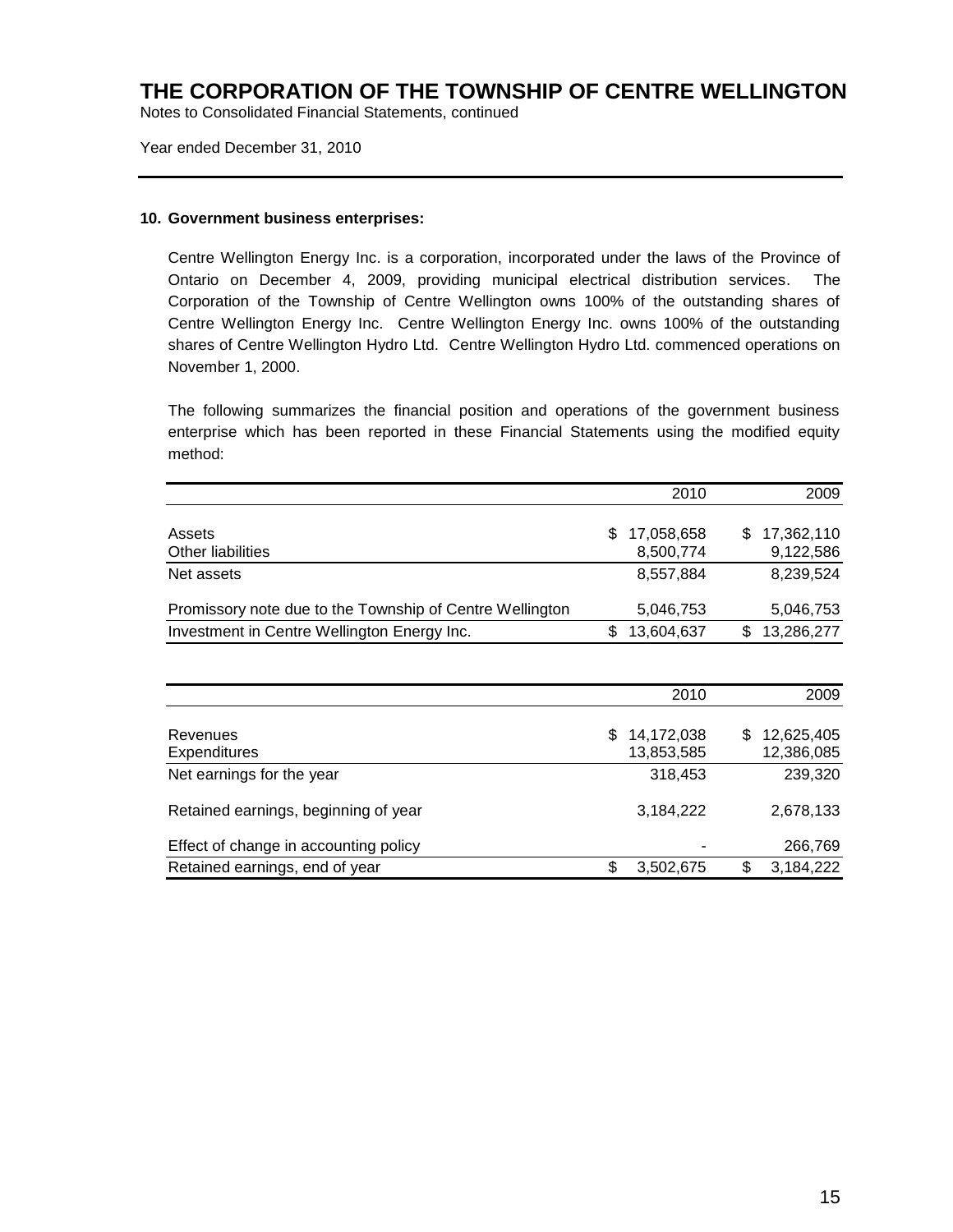Notes to Consolidated Financial Statements, continued

Year ended December 31, 2010

#### **11. Gaming revenue:**

The Township has entered into a Racetrack Municipality Contribution Agreement with the Ontario Lottery and Gaming Corporation (OLGC). As part of the agreement, OLGC provides quarterly payments to the Township in the amount of 5% of the net proceeds derived from the slot machines at the Grand River Raceway.

Pursuant to an agreement between the Township and the County of Wellington, 21% of the gross quarterly proceeds due to the Township are paid to the County of Wellington. This payment is designed to cover additional costs incurred by the County of Wellington due to the Grand River Raceway.

The net proceeds are placed in a Township reserve fund. A summary of gaming revenue is as follows:

|                                                                     | 2010                    | 2009                    |
|---------------------------------------------------------------------|-------------------------|-------------------------|
| Gross gaming proceeds<br>Less: payments to the County of Wellington | 2,202,954<br>(462, 620) | 2,153,067<br>(452, 144) |
| Net proceeds                                                        | 1.740.334               | 1,700,923               |

#### **12. Deferred revenue:**

The deferred revenues, reported on the consolidated statement of financial position, consist of the following:

|                            |             | Contributions | Investment   |                             |             |
|----------------------------|-------------|---------------|--------------|-----------------------------|-------------|
|                            |             | Received      | Income       | Revenue                     |             |
|                            | Opening     | (Repaid)      | (Loss)       | Recognized                  | Ending      |
| Obligatory:                |             |               |              |                             |             |
| Development charges        | \$3,556,639 | \$1.954.066   | \$<br>36,006 | $$(2,106,562)$ \$ 3,440,149 |             |
| Recreational land          | 141,970     | 117,645       | 1,897        | (90,000)                    | 171,512     |
| Parking revenues           | 51,424      |               | 397          |                             | 51,821      |
| Subdivider contributions   | 501,002     | 15,502        | 3,994        |                             | 520,498     |
| Lot levies                 | 35,656      |               | 276          |                             | 35,932      |
| Federal gas tax funding    | 29,228      | 799,053       | 1,394        | (635, 579)                  | 194,096     |
| Other:                     |             |               |              |                             |             |
| Grading and damage         |             |               |              |                             |             |
| deposits                   | 742,117     | 226,137       |              |                             | 968,254     |
| Builder and other deposits | 1,157,711   | 260,604       |              | ۰                           | 1,418,315   |
| Other                      | 60,476      | 89,700        |              | (60,476)                    | 89,700      |
|                            | \$6,276,223 | \$3,462,707   | \$<br>43,964 | \$(2,892,617)               | \$6,890,277 |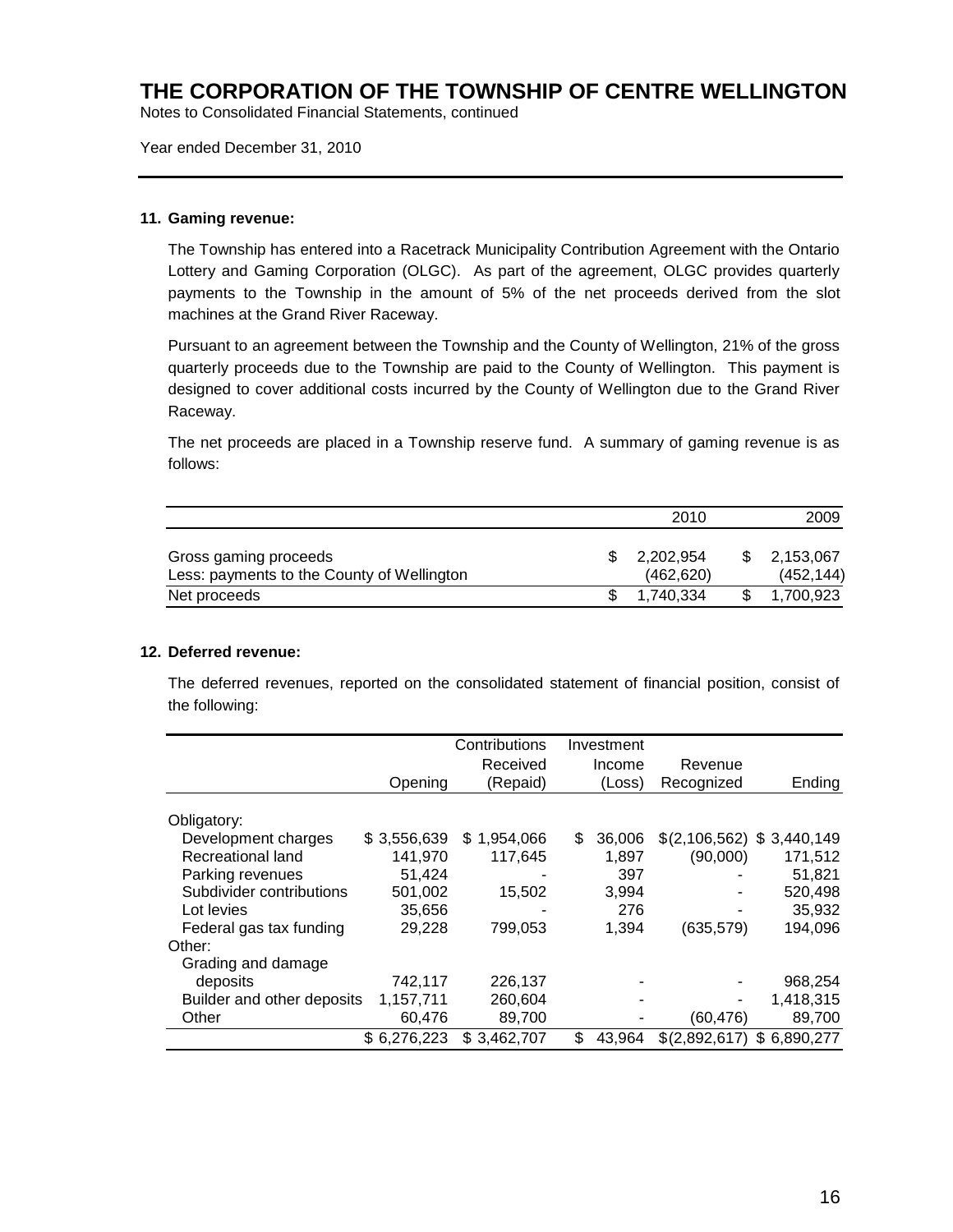Notes to Consolidated Financial Statements, continued

Year ended December 31, 2010

### **13. Tangible capital assets:**

| Cost                                                                                                                                                                                     |          | Balance at<br>December 31,<br>2009                                                                                      | Additions                                                                                                          |          | <b>Disposals</b>                                                                                             | Balance at<br>December 31,<br>2010                                                                                              |
|------------------------------------------------------------------------------------------------------------------------------------------------------------------------------------------|----------|-------------------------------------------------------------------------------------------------------------------------|--------------------------------------------------------------------------------------------------------------------|----------|--------------------------------------------------------------------------------------------------------------|---------------------------------------------------------------------------------------------------------------------------------|
| Land<br>Land improvements<br><b>Buildings</b><br>Vehicles<br>Equipment<br>Water and wastewater infrastructure<br>Road and structure infrastructure<br>Assets under construction<br>Total | \$<br>\$ | 1,614,758<br>2,951,218<br>18.425.948<br>8,424,281<br>4.720.946<br>74.126.923<br>149,961,611<br>1,519,990<br>261,745,675 | \$<br>371.139<br>486.435<br>2,675,031<br>839,361<br>258,283<br>1,090,817<br>5,785,881<br>4,388,654<br>\$15,895,601 | \$<br>\$ | (15, 921)<br>(673, 543)<br>(277,596)<br>(289, 150)<br>(47, 841)<br>(290,065)<br>(1, 143, 494)<br>(2,737,610) | \$<br>1,985,897<br>3,421,732<br>20,427,436<br>8,986,046<br>4.690.079<br>75,169,899<br>155,457,427<br>4,765,150<br>\$274,903,666 |

| Accumulated amortization                                                                                                                                                               | Balance at<br>December 31,<br>2009                                               | <b>Disposals</b>                                                               | Amortization                                                            | Balance at<br>December 31,<br>2010                                                 |
|----------------------------------------------------------------------------------------------------------------------------------------------------------------------------------------|----------------------------------------------------------------------------------|--------------------------------------------------------------------------------|-------------------------------------------------------------------------|------------------------------------------------------------------------------------|
| Land<br>Land improvements<br><b>Buildings</b><br><b>Vehicles</b><br>Equipment<br>Water and wastewater infrastructure<br>Road and structure infrastructure<br>Assets under construction | \$<br>996.549<br>4,889,587<br>4,264,579<br>2,189,749<br>20,815,345<br>59,770,209 | \$<br>(12,737)<br>(461,274)<br>(268,992)<br>(289,150)<br>(35,107)<br>(278,450) | \$<br>75,071<br>452.546<br>664.049<br>514.104<br>1,430,451<br>3,316,964 | \$<br>1,058,883<br>4,880,859<br>4,659,636<br>2,414,703<br>22,210,689<br>62,808,723 |
| Total                                                                                                                                                                                  | \$<br>92,926,018                                                                 | (1,345,710)                                                                    | \$<br>6,453,185                                                         | \$<br>98,033,493                                                                   |

|                                                                                                                                                           |    | Net book value<br>December 31, 2009                                                        | December 31, 2010 | Net book value                                                                             |
|-----------------------------------------------------------------------------------------------------------------------------------------------------------|----|--------------------------------------------------------------------------------------------|-------------------|--------------------------------------------------------------------------------------------|
| Land<br>Land improvements<br><b>Buildings</b><br><b>Vehicles</b><br>Equipment<br>Water and wastewater infrastructure<br>Road and structure infrastructure | \$ | 1,614,758<br>1,954,669<br>13,536,361<br>4,159,702<br>2,531,197<br>53,311,578<br>90,191,402 | \$                | 1,985,897<br>2,362,849<br>15,546,577<br>4,326,410<br>2,275,376<br>52,959,210<br>92,648,704 |
| Assets under construction                                                                                                                                 |    | 1.519.990                                                                                  |                   | 4,765,150                                                                                  |
| Total                                                                                                                                                     | S  | 168,819,657                                                                                |                   | \$176,870,173                                                                              |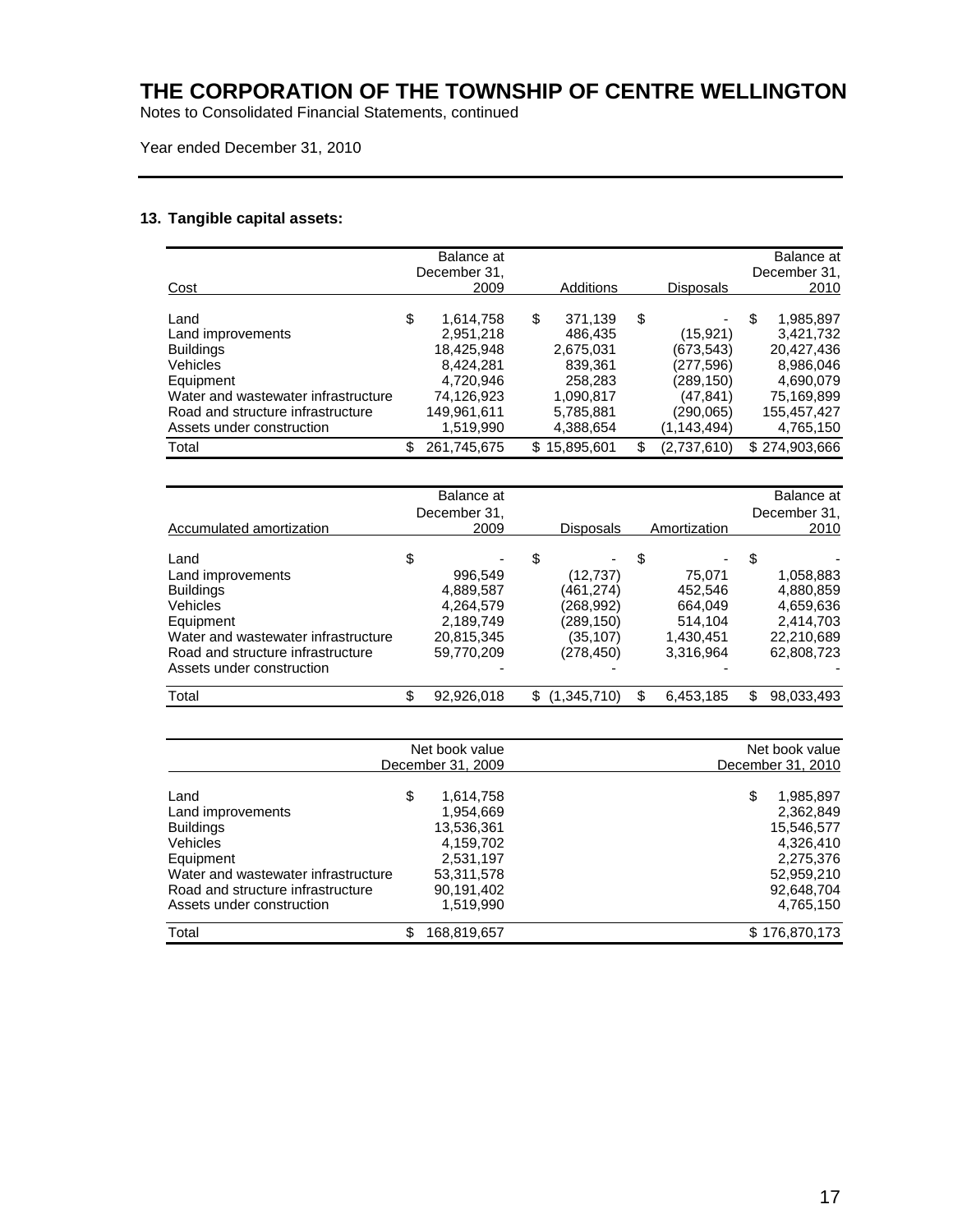Notes to Consolidated Financial Statements, continued

Year ended December 31, 2010

### **13. Tangible capital assets (continued):**

| Cost                                                                                                                                                                            | Balance at<br>December 31,<br>2008                                                                             | Additions                                                                                        | <b>Disposals</b>                                                                                  | Balance at<br>December 31,<br>2009                                                                             |
|---------------------------------------------------------------------------------------------------------------------------------------------------------------------------------|----------------------------------------------------------------------------------------------------------------|--------------------------------------------------------------------------------------------------|---------------------------------------------------------------------------------------------------|----------------------------------------------------------------------------------------------------------------|
| Land<br>Land improvements<br><b>Buildings</b><br>Vehicles<br>Equipment<br>Water and wastewater infrastructure<br>Road and structure infrastructure<br>Assets under construction | \$<br>1,276,901<br>2,789,909<br>17,941,307<br>8,161,111<br>4.282.440<br>71,450,788<br>147,618,943<br>2,781,735 | \$<br>337.857<br>169,550<br>734,618<br>680,522<br>461.609<br>2,817,805<br>5,061,124<br>1,339,540 | \$<br>(8,241)<br>(249, 977)<br>(417,352)<br>(23, 103)<br>(141, 670)<br>(2,718,456)<br>(2,601,285) | \$<br>1,614,758<br>2,951,218<br>18,425,948<br>8,424,281<br>4.720.946<br>74,126,923<br>149,961,611<br>1,519,990 |
| Total                                                                                                                                                                           | \$<br>256,303,134                                                                                              | \$11,602,625                                                                                     | \$<br>(6, 160, 084)                                                                               | \$261,745,675                                                                                                  |

| Accumulated amortization                                                                                                                                                               | Balance at<br>December 31,<br>2008                                               | <b>Disposals</b>                                                                | Amortization                                                            | Balance at<br>December 31,<br>2009                                               |
|----------------------------------------------------------------------------------------------------------------------------------------------------------------------------------------|----------------------------------------------------------------------------------|---------------------------------------------------------------------------------|-------------------------------------------------------------------------|----------------------------------------------------------------------------------|
| Land<br>Land improvements<br><b>Buildings</b><br><b>Vehicles</b><br>Equipment<br>Water and wastewater infrastructure<br>Road and structure infrastructure<br>Assets under construction | \$<br>933,831<br>4,696,433<br>3,967,042<br>1,735,283<br>19,489,481<br>57,758,437 | \$<br>(6, 516)<br>(238,449)<br>(372,856)<br>(18,031)<br>(54,996)<br>(1,210,068) | \$<br>69,234<br>431,603<br>670,393<br>472.497<br>1,380,860<br>3,221,840 | \$<br>996,549<br>4,889,587<br>4,264,579<br>2,189,749<br>20,815,345<br>59,770,209 |
| Total                                                                                                                                                                                  | \$<br>88,580,507                                                                 | (1,900,916)                                                                     | \$<br>6,246,427                                                         | \$<br>92,926,018                                                                 |

| Net book value<br>December 31, 2008                                                                   |    |                                                                | Net book value<br>December 31, 2009                                  |
|-------------------------------------------------------------------------------------------------------|----|----------------------------------------------------------------|----------------------------------------------------------------------|
| Land<br>Land improvements<br><b>Buildings</b><br><b>Vehicles</b><br>Equipment                         | \$ | 1,276,901<br>1,856,078<br>13,244,874<br>4,194,069<br>2,547,157 | \$<br>1,614,758<br>1,954,669<br>13,536,361<br>4,159,702<br>2,531,197 |
| Water and wastewater infrastructure<br>Road and structure infrastructure<br>Assets under construction |    | 51,961,307<br>89,860,506<br>2,781,735                          | 53,311,578<br>90,191,402<br>1,519,990                                |
| Total                                                                                                 | \$ | 167,722,627                                                    | \$168,819,657                                                        |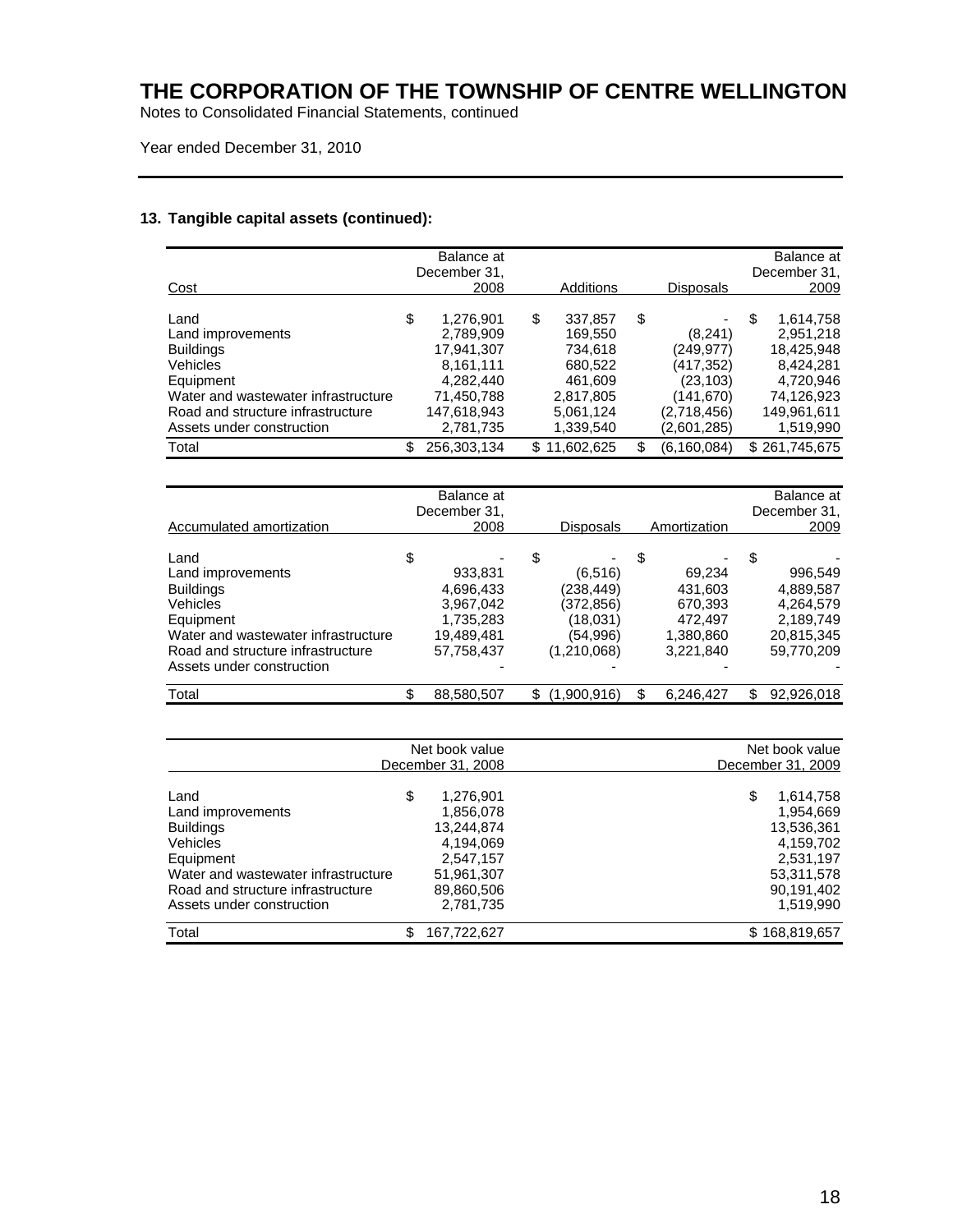Notes to Consolidated Financial Statements, continued

Year ended December 31, 2010

#### **13. Tangible Capital Assets (continued):**

(a) Assets under construction

Assets under construction having a value of \$4,765,149 (2009 - \$1,519,900) have not been amortized. Amortization of these assets will commence when the asset is put into service.

(b) Contributed tangible capital assets

Contributed capital assets have been recognized at fair market value at the date of contribution. The value of contributed assets received during the year is \$275,000 (2009 - \$NIL).

(c) Tangible capital assets disclosed at nominal values

Where an estimate of fair value could not be made, the tangible capital asset was recognized at a nominal value. Land and buildings are the only categories where nominal values were assigned.

(d) Write-down of tangible capital assets

The write-down of tangible capital assets during the year was \$NIL (2009 - \$NIL).

#### **14. Employee benefits and other liabilities:**

The Township provides certain employee benefits, which will require funding in future periods. An actuarial estimate of the future liabilities for these benefits has been completed as at December 31, 2010.

|                                                              | 2010               |     | 2009               |
|--------------------------------------------------------------|--------------------|-----|--------------------|
| Post employment benefits<br>Future payments required to WSIB | 285,467<br>153.305 | \$. | 265,287<br>134.476 |
|                                                              | 438.772            |     | 399.763            |

#### (a) Post employment benefits:

The Township pays health, dental and life insurance benefits on behalf of its eligible senior management early retirees to age 65. Senior management are eligible for retiree benefits if they retire on an OMERS pension, before the age of 65.

The Township pays health and dental insurance benefits on behalf of its non-management employees for early retirees to age 65. Non-management members are eligible for retiree benefits if they retire on an OMERS pension after 55 years of age with at least 25 years service.

The most recent actuarial valuation was performed as at December 31, 2008.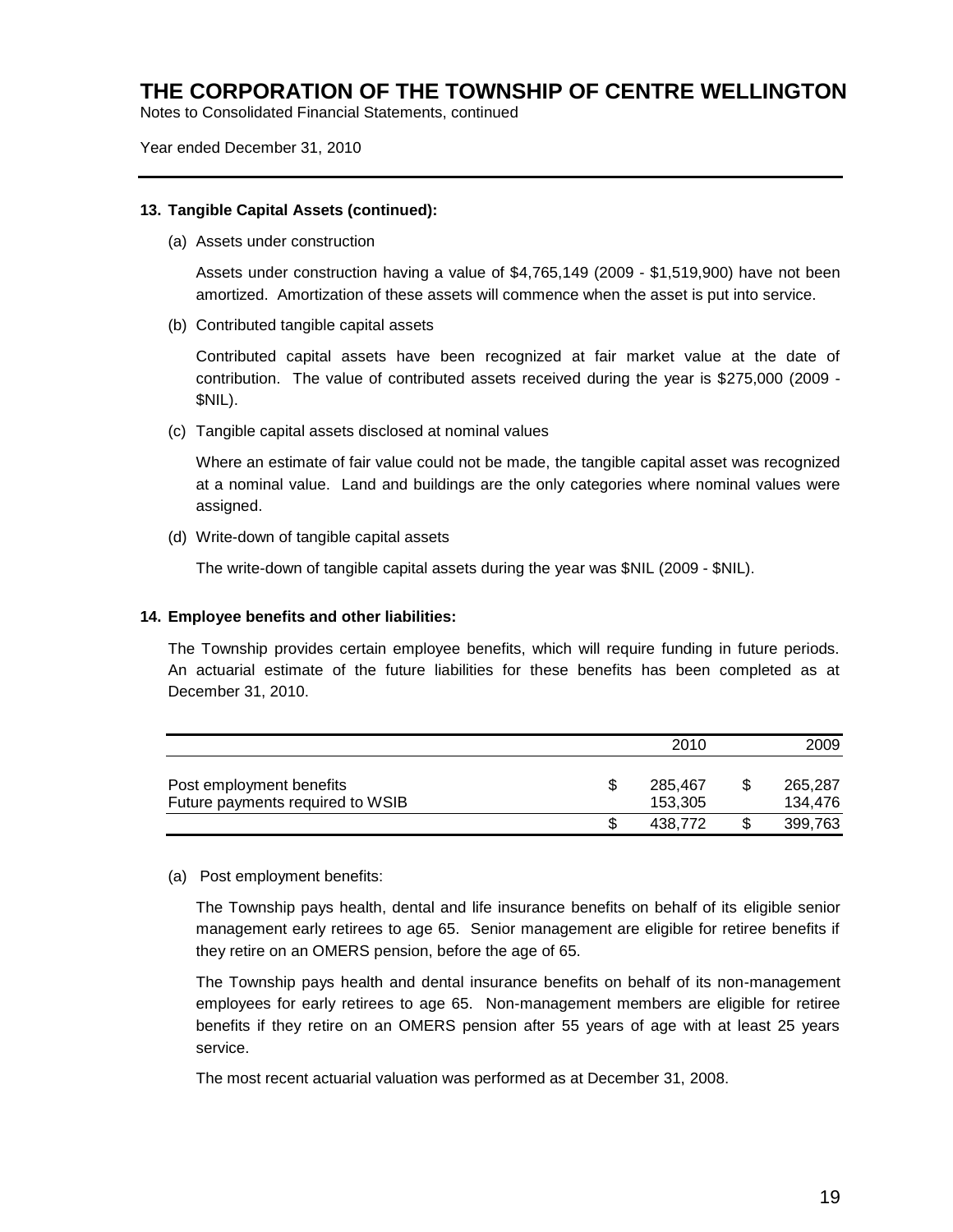Notes to Consolidated Financial Statements, continued

Year ended December 31, 2010

#### **14. Employee benefits and other liabilities:**

(a) Post employment benefits (continued)

Information about the post employment benefit plan is as follows:

|                                                           | 2010          |    | 2009     |
|-----------------------------------------------------------|---------------|----|----------|
|                                                           |               |    |          |
| Accrued benefit obligation:<br>Balance, beginning of year | \$<br>265,287 | \$ | 81.211   |
| Current benefit cost                                      |               |    | 16,428   |
|                                                           | 17,594        |    |          |
| Increase due to plan amendment                            |               |    | 166,638  |
| Interest                                                  | 13,433        |    | 12.516   |
| <b>Expected benefit payments</b>                          | (10,847)      |    | (11,506) |
| Expected accrued benefit obligation, end of year          | 285,467       |    | 265,287  |
| Unamortized actuarial loss                                |               |    |          |
| Liability for post employment benefits                    | \$<br>285,467 | œ  | 265,287  |

The unamortized actuarial loss is amortized over the expected average service life of 14 years.

The main actuarial assumptions employed for the valuation are as follows:

(i) Interest (discount rate):

The obligation as at December 31, 2010, of the present value of future liabilities and the expense for the 12 months ended December 31, 2010, were determined using a discount rate of 5.0% (2009 – 5.0%).

(ii) Medical costs:

Medical costs were assumed to increase at the rate of 7.214% for 2010 and 2009, reducing by 0.357% per year to 4.0% in 2019 and 4.0% per year thereafter.

(iii) Dental costs:

Dental costs were assumed to increase at the rate of 4.0% (2009 – 4.0%) per year.

The Township has established a reserve to mitigate the future impact of the post employment benefits obligation. The balance at the end of the year is \$39,517 (2009 - \$40,600).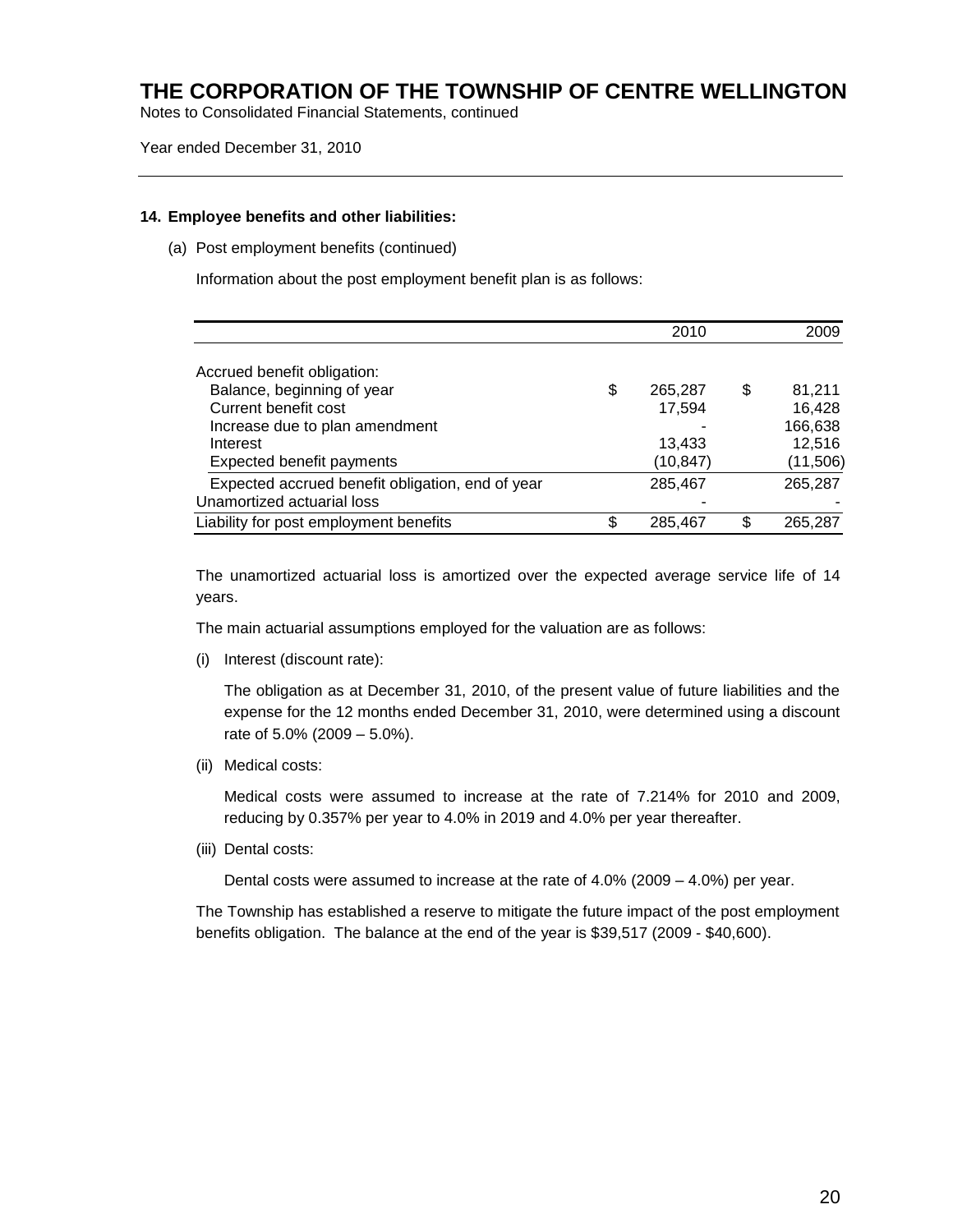Notes to Consolidated Financial Statements, continued

Year ended December 31, 2010

#### **14. Employee benefits and other liabilities (continued):**

a) WSIB:

With respect to responsibilities under provisions of the Workplace Safety and Insurance Board (WSIB) Act the Township has elected to be treated as a Schedule 2 employer and remits payments to the WSIB as required to fund disability payments. An actuarial estimate of future liabilities has been completed and forms the basis for the estimated liability reported in these financial statements. The most recent actuarial valuation was performed as at December 31, 2007.

Information about the WSIB liability is as follows:

|                                                                                   | 2010                    |   | 2009                 |
|-----------------------------------------------------------------------------------|-------------------------|---|----------------------|
| Accrued benefit obligation:<br>Balance, beginning of year<br>Current benefit cost | \$<br>174,186<br>40,252 | S | 160,139<br>39,049    |
| Interest<br><b>Expected benefit payments</b>                                      | 8,835<br>(35, 222)      |   | 8,155<br>(33, 157)   |
| Expected accrued benefit obligation, end of year<br>Unamortized actuarial loss    | 188,051<br>(34, 746)    |   | 174,186<br>(39, 710) |
| <b>WSIB liability</b>                                                             | \$<br>153,305           |   | 134,476              |

Included in expenses is \$4,964 (2009 - \$4,964) for amortization of the actuarial loss. The unamortized actuarial loss on future payments required to WSIB is amortized over the expected period of the liability which is 10 years.

The main actuarial assumptions employed for the valuation are as follows:

(i) Interest (discount rate):

The obligation as at December 31, 2010, of the present value of future liabilities and the expense for the 12 months ended December 31, 2010, were determined using a discount rate of 5.0%.

(ii) Administration costs:

Administration costs were assumed to be 27.0% of the compensation expense.

(iii) Compensation expense:

Compensation costs, which include loss of earnings benefits, health care costs and noneconomic loss awards, were assumed to increase at rates ranging from -1.0% to 5.0% depending on the benefit type.

The Township has established a reserve to mitigate the future impact of the WSIB obligation. The balance at the end of the year is \$85,718 (2009 - \$104,426).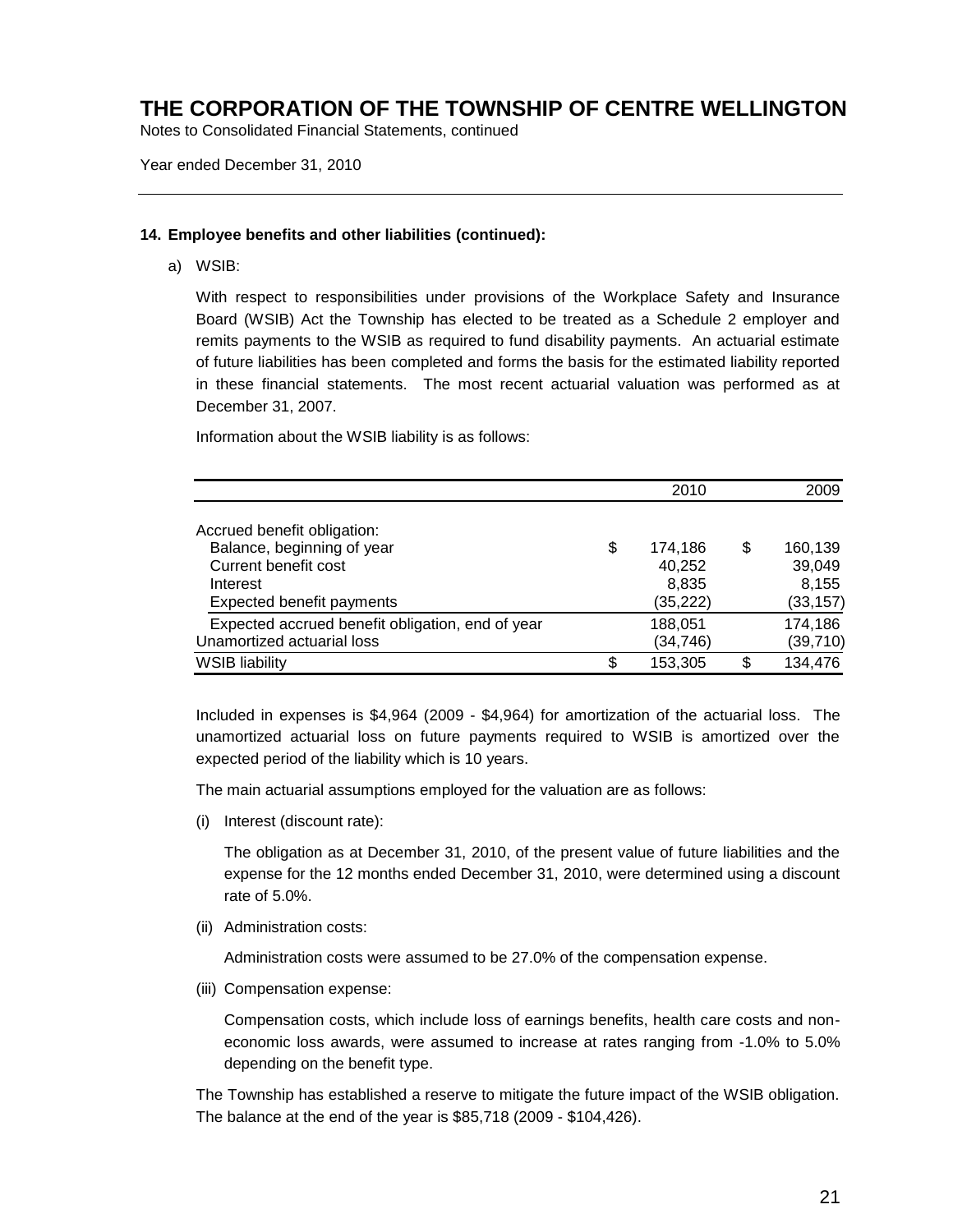Notes to Consolidated Financial Statements, continued

Year ended December 31, 2010

#### **15. Accumulated surplus:**

Accumulated surplus consists of individual fund surplus and reserves and reserve funds as follows:

|                                                               | 2010           | 2009          |
|---------------------------------------------------------------|----------------|---------------|
| Surplus:                                                      |                |               |
| Invested in tangible capital assets                           | \$176,870,173  | \$168,819,657 |
| General purposes                                              | 11,491,871     | 11,329,841    |
| Investment in Centre Wellington Energy Inc.                   | 13,604,637     | 13,286,277    |
| Amounts to be recovered:                                      |                |               |
| Post employment benefits                                      | (285, 467)     | (265, 287)    |
| <b>WSIB</b>                                                   | (153, 305)     | (134, 476)    |
| Net long-term liabilities                                     | (15, 323, 399) | (14,048,092)  |
| <b>Total surplus</b>                                          | 186,204,510    | 178,987,920   |
| Reserves set aside by Council for:                            |                |               |
| Capital works - Wastewater                                    | 3,465,603      | 2,733,329     |
| Working capital                                               | 1,109,662      | 1,109,662     |
| Capital works - Roads                                         | 221.538        | 193,280       |
| Replacement of equipment                                      | 1,209,162      | 970,262       |
| Capital works - Waterworks                                    | 4,559,727      | 5,070,255     |
| Other                                                         | 1,808,030      | 1,996,783     |
| Capital works - Cultural                                      | 8,862          | 6,649         |
| Capital works - Fire                                          | 7,770          | 5,800         |
| Planning                                                      | 24,760         | 24,760        |
| Contingencies                                                 | 5,100          | 5,100         |
| <b>Total reserves</b>                                         | 12,420,214     | 12,115,880    |
| Reserve funds set aside for specific purposes by Council for: |                |               |
| Capital works - Other                                         | 2,222,642      | 2,223,316     |
| Capital works - Social services                               | 83,746         | 57,716        |
| Capital works - Roads                                         | 12,225         | 12,131        |
| Capital works - Wastewater                                    | 2,380,676      | 2,253,249     |
| Capital works - Waterworks                                    | 1,051,821      | 1,153,890     |
| Total reserve funds                                           | 5,751,110      | 5,700,302     |
| Accumulated surplus                                           | \$204,375,834  | \$196,804,102 |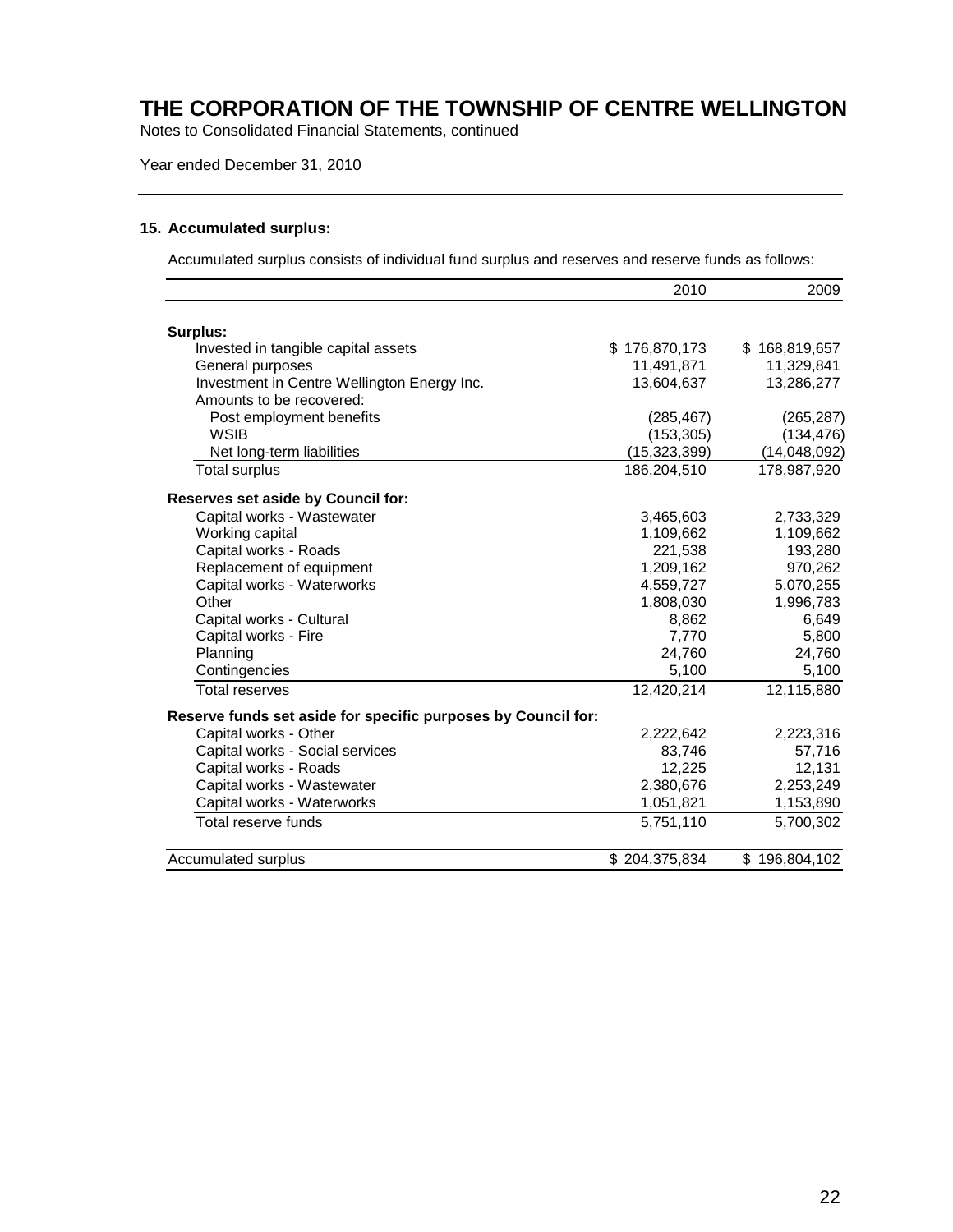Notes to Consolidated Financial Statements, continued

Year ended December 31, 2010

#### **16. Segmented information:**

The Township of Centre Wellington is a diversified municipal government institution that provides a wide range of services to its citizens, including roads, water and wastewater services, planning, parks and recreation, fire, administration of the building code, stray animal control, cemetery operations and various cultural and social activities. For management reporting purposes, the Township's operations and activities are reported by fund. Funds were created for the purpose of recording specific activities to attain certain objectives in accordance with special regulations, restrictions or limitations.

Township services are provided by departments and their activities are reported in these funds. Certain departments have been separately disclosed in the segmented information in the following schedule.

|                                 | General |            | Protection           |          | Transportation |          | Environmental  |    | <b>Health</b> |     | Social and Family        |         | Recreation &   |             | Planning & |              | 2010         |
|---------------------------------|---------|------------|----------------------|----------|----------------|----------|----------------|----|---------------|-----|--------------------------|---------|----------------|-------------|------------|--------------|--------------|
|                                 |         | Government |                      | Services |                | Services | Services       |    | Services      |     |                          | Culture |                | Development |            | Consolidated |              |
| <b>Revenues</b>                 |         |            |                      |          |                |          |                |    |               |     |                          |         |                |             |            |              |              |
| Taxation                        | S       | 1,958,438  | \$1,347,897          | -S       | $3.411.452$ \$ |          |                | S  | 57,922        | - S | 254,464 \$               |         | $1,926,427$ \$ |             | 537.099    | S            | 9,493,699    |
| Government transfers            |         | 1,303,775  | 25,965               |          | 3,456,490      |          | 678,665        |    |               |     | 45,500                   |         | 1,170,323      |             | 97,028     |              | 6,777,746    |
| Development charges earned      |         | 76,054     | 21,160               |          | 1,133,297      |          | 581,900        |    | ٠             |     | ÷                        |         | 284,754        |             | 9,397      |              | 2,106,562    |
| Licences and permits            |         | 22,267     | 758,971              |          |                |          |                |    | ÷             |     | Ξ.                       |         |                |             | ÷          |              | 781,238      |
| Fees, rents and concessions     |         | 124.047    | 37,310               |          | 73.326         |          | 7.255.395      |    | 116.127       |     | 116,365                  |         | 1.720.734      |             | 65,307     |              | 9,508,611    |
| Penalties and interest on taxes |         | 390,643    | ÷                    |          | ۰              |          |                |    |               |     | -                        |         | -              |             | ٠          |              | 390,643      |
| Interest, donations and other   |         | 712,155    | 54,487               |          | 11,771         |          | 50,521         |    | 30.186        |     | 16,567                   |         | 361,923        |             | 8,709      |              | 1,246,319    |
| Equity earnings from Centre     |         | 318,360    | ٠                    |          | ٠              |          |                |    |               |     | $\overline{\phantom{0}}$ |         |                |             | ٠          |              | 318,360      |
| Wellington Energy Inc.          |         |            |                      |          |                |          |                |    |               |     |                          |         |                |             |            |              |              |
| Developer contributions         |         | 3,000      | ۰                    |          | 37,265         |          | 870            |    | ٠             |     | ۰                        |         | 90,000         |             | 86,557     |              | 217,692      |
| Gaming revenue                  |         | 180,000    | ٠                    |          | 1,925,327      |          |                |    |               |     |                          |         | 97,627         |             | ÷          |              | 2,202,954    |
| Loss on disposal of tangible    |         | 1.486      | ۰                    |          | 37,066         |          | (12, 817)      |    | (3, 184)      |     | (13, 810)                |         | (198, 459)     |             | ۰          |              | (189, 718)   |
| capital assets                  |         |            |                      |          |                |          |                |    |               |     |                          |         |                |             |            |              |              |
| <b>Total Revenues</b>           | S       | 5,090,225  | $$2,245,790$ \ \$    |          | 10.085.994     | S        | $8,554,534$ \$ |    | $201.051$ \$  |     | 419,086 \$               |         | $5.453.329$ \$ |             | 804.097    |              | \$32,854,106 |
| <b>Expenses</b>                 |         |            |                      |          |                |          |                |    |               |     |                          |         |                |             |            |              |              |
| Salaries and benefits           | S       | 1,430,261  | \$1,726,509          | - S      | 1,517,025      | s.       | 1,783,435      | -S | $63,462$ \$   |     | 181,694                  | - \$    | $2,227,685$ \$ |             | 495,574    | S            | 9,425,645    |
| Goods and services              |         | 921,218    | 305,234              |          | 2,821,948      |          | 2.060.263      |    | 85,242        |     | 171,163                  |         | 1,586,394      |             | 425,646    |              | 8,377,108    |
| Transfer payments               |         |            | 117,599              |          |                |          | 143,734        |    |               |     | ٠                        |         | 51,217         |             | ٠          |              | 312,550      |
| Interest and rental             |         | 19,786     | 18,313               |          | 93,211         |          | 272.414        |    |               |     | ۰                        |         | 310,162        |             | ۰          |              | 713,886      |
| Amortization                    |         | 366,894    | 229,454              |          | 3,802,397      |          | 1,523,786      |    | 2,532         |     | 16.853                   |         | 511,269        |             | ÷          |              | 6,453,185    |
| <b>Total Expenses</b>           | S       | 2,738,159  | \$<br>$2,397,109$ \$ |          | 8,234,581      | - \$     | 5,783,632      | S  | $151,236$ \$  |     | 369,710 \$               |         | 4,686,727 \$   |             | 921,220    |              | \$25,282,374 |
|                                 |         |            |                      |          |                |          |                |    |               |     |                          |         |                |             |            |              |              |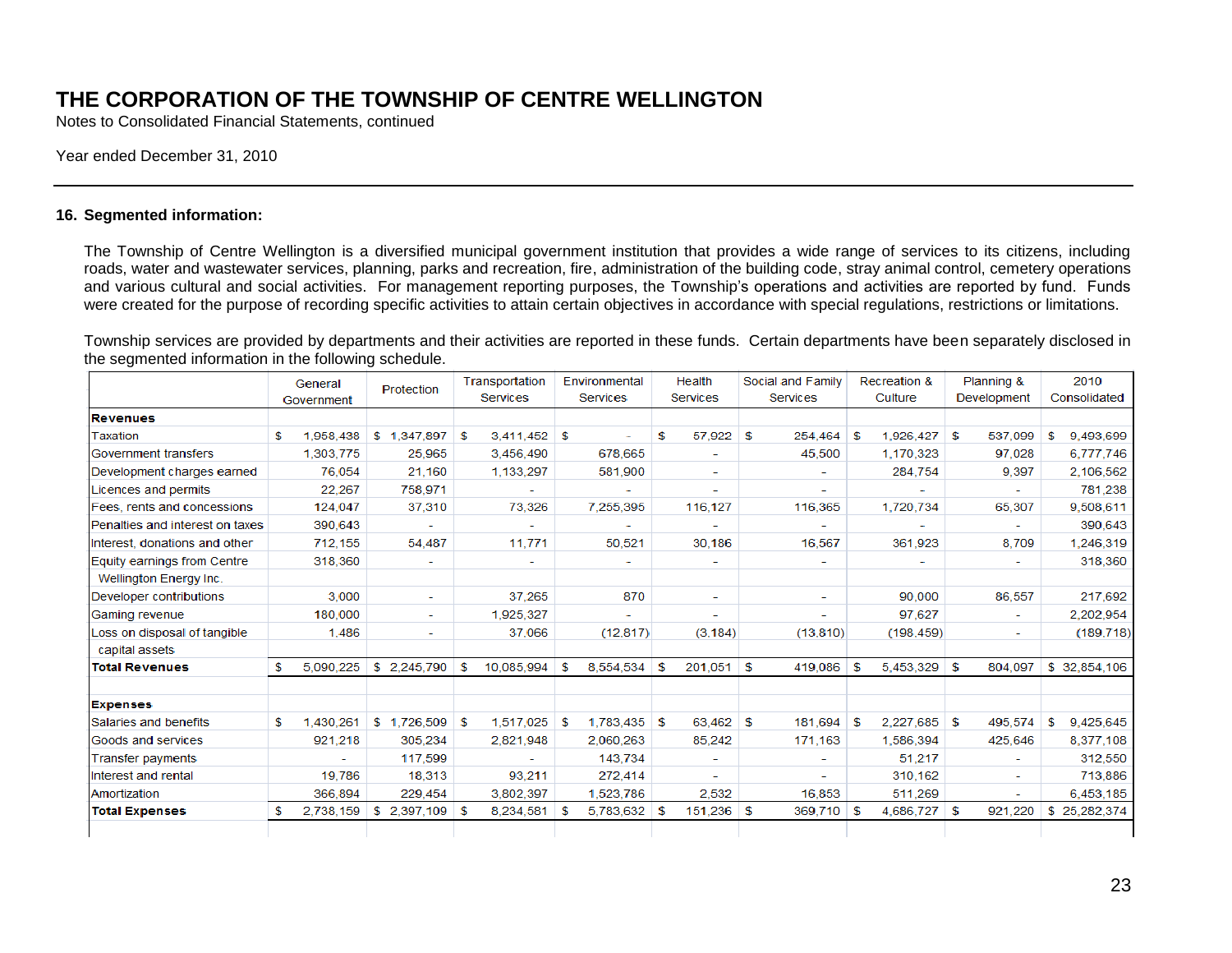Notes to Consolidated Financial Statements, continued

Year ended December 31, 2010

### **16. Segmented information (continued):**

|                                 | General<br>Protection |            | Transportation<br>Environmental |              |    |                 | Health | Social and Family |     | <b>Recreation &amp;</b>  |      | Planning &               | 2009<br>Consolidated |                 |                          |         |              |  |  |
|---------------------------------|-----------------------|------------|---------------------------------|--------------|----|-----------------|--------|-------------------|-----|--------------------------|------|--------------------------|----------------------|-----------------|--------------------------|---------|--------------|--|--|
|                                 |                       | Government |                                 |              |    | <b>Services</b> |        | <b>Services</b>   |     | <b>Services</b>          |      |                          |                      | <b>Services</b> |                          | Culture | Development  |  |  |
| <b>Revenues</b>                 |                       |            |                                 |              |    |                 |        |                   |     |                          |      |                          |                      |                 |                          |         |              |  |  |
| Taxation                        | S                     | 1.868.416  | S.                              | 1.388.914    | S  | $3.242.526$ \$  |        |                   | \$. | 53.708                   | - \$ | 210,792                  | S                    | $1,772,907$ \$  | 490.212                  | S       | 9,027,475    |  |  |
| Government transfers            |                       | 1,542,600  |                                 | 37,617       |    | 1,430,461       |        | 837,867           |     | ۰                        |      | 35,502                   |                      | 220,218         | 87,756                   |         | 4,192,021    |  |  |
| Development charges earned      |                       | 56.397     |                                 | 21,160       |    | 279.024         |        | 1,251,729         |     | ÷                        |      |                          |                      | 325,919         | 26.200                   |         | 1.960.429    |  |  |
| Licences and permits            |                       | 29.539     |                                 | 685,606      |    |                 |        |                   |     | ÷                        |      |                          |                      |                 | $\overline{\phantom{a}}$ |         | 715.145      |  |  |
| Fees, rents and concessions     |                       | 106,522    |                                 | 59,634       |    | 54,695          |        | 6,632,983         |     | 94.886                   |      | 125,420                  |                      | 1,737,073       | 77,018                   |         | 8,888,231    |  |  |
| Penalties and interest on taxes |                       | 351,749    |                                 |              |    |                 |        |                   |     |                          |      |                          |                      |                 |                          |         | 351.749      |  |  |
| Interest, donations and other   |                       | 699,930    |                                 | 15.104       |    | 12.552          |        | 35,950            |     | 27.973                   |      | 10.297                   |                      | 133,845         | 12.462                   |         | 948.113      |  |  |
| Equity earnings from Centre     |                       | 222,289    |                                 |              |    | ۰               |        |                   |     | $\overline{\phantom{a}}$ |      |                          |                      |                 |                          |         | 222,289      |  |  |
| Wellington Energy Inc.          |                       |            |                                 |              |    |                 |        |                   |     |                          |      |                          |                      |                 |                          |         |              |  |  |
| Developer contributions         |                       | 1,000      |                                 | ٠            |    | 552,590         |        | 220,100           |     | $\overline{\phantom{a}}$ |      | $\overline{\phantom{a}}$ |                      | 34,000          | 96,255                   |         | 903,945      |  |  |
| Gaming revenue                  |                       |            |                                 |              |    | 1,381,743       |        |                   |     | ٠                        |      |                          |                      | 771,324         |                          |         | 2,153,067    |  |  |
| Loss on disposal of tangible    |                       | (560)      |                                 |              |    | (1,495,403)     |        | (83,997)          |     | $\blacksquare$           |      |                          |                      | (16,600)        |                          |         | (1,596,560)  |  |  |
| capital assets                  |                       |            |                                 |              |    |                 |        |                   |     |                          |      |                          |                      |                 |                          |         |              |  |  |
| Total Revenues                  | \$.                   | 4.877.882  |                                 | \$ 2,208,035 | S  | $5.458.188$ \$  |        | $8,894,632$ \$    |     | 176,567                  | S    | 382,011                  | S                    | 4,978,686 \$    | 789,903                  |         | \$27.765.904 |  |  |
| <b>Expenses</b>                 |                       |            |                                 |              |    |                 |        |                   |     |                          |      |                          |                      |                 |                          |         |              |  |  |
| Salaries and benefits           | s.                    | 1,435,115  | \$                              | 1,663,706    | s. | 1,518,293       | - \$   | 1,596,787         | S   | 70.952 \$                |      | 177,819                  | s.                   | $2.134.332$ \$  | 460,779                  | \$      | 9,057,783    |  |  |
| Goods and services              |                       | 1,062,601  |                                 | 333,369      |    | 2,546,589       |        | 1,925,607         |     | 74,919                   |      | 172,678                  |                      | 1,667,014       | 431,157                  |         | 8,213,934    |  |  |
| Transfer payments               |                       |            |                                 | 243,631      |    |                 |        |                   |     | ٠                        |      |                          |                      | 45,855          |                          |         | 289.486      |  |  |
| Interest and rental             |                       | 32.493     |                                 | 20,422       |    | 99.653          |        | 287.884           |     | $\overline{\phantom{a}}$ |      |                          |                      | 323,723         |                          |         | 764,175      |  |  |
| Amortization                    |                       | 324.033    |                                 | 231.458      |    | 3.707.262       |        | 1.478.161         |     | 1.937                    |      | 16,853                   |                      | 486,724         |                          |         | 6.246.428    |  |  |
| <b>Total Expenses</b>           | S.                    | 2,854,242  | \$                              | 2,492,586    | s. | 7,871,797 \$    |        | 5,288,439         | S   | $147,808$ \$             |      | 367,350                  | S.                   | $4,657,648$ \$  | 891.936                  |         | \$24,571,806 |  |  |
|                                 |                       |            |                                 |              |    |                 |        |                   |     |                          |      |                          |                      |                 |                          |         |              |  |  |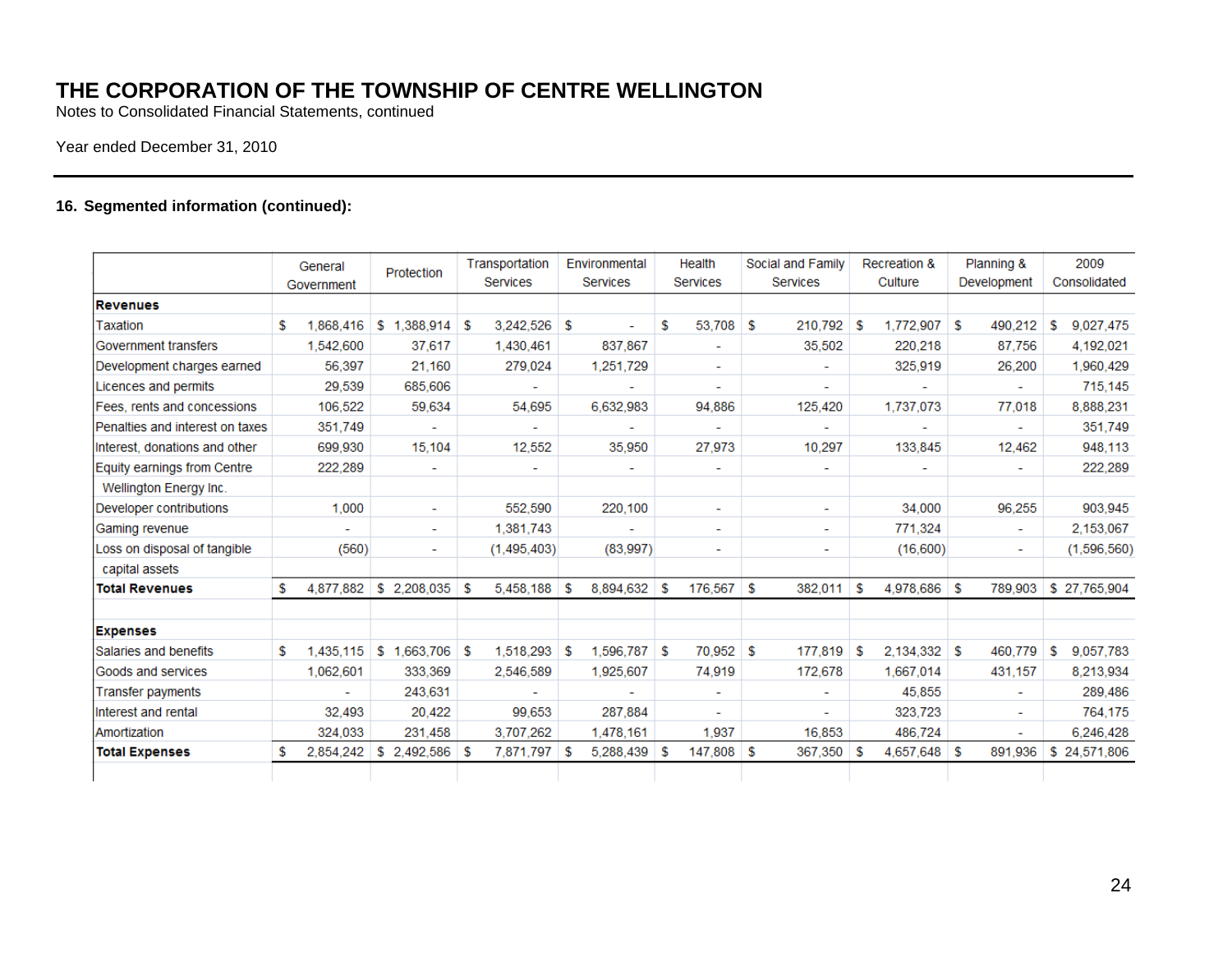

**KPMG LLP** Telephone 519-747-8800 **Chartered Accountants** Fax 519-747-8830 115 King Street South, 2<sup>nd</sup> Floor **Internet** www.kpmg.ca Waterloo ON N2J 5A3

# **INDEPENDENT AUDITORS' REPORT**

To the Members of Council, Inhabitants and Ratepayers of the Corporation of the Township of Centre **Wellington** 

We have audited the accompanying financial statements of financial position of the trust funds of The Corporation of the Township of Centre Wellington which comprise of the statement of financial position as at December 31, 2010 and the statement of financial activities of the trust funds for the year then ended, and notes, comprising a summary of significant accounting policies and other explanatory information.

#### *Management's Responsibility for the Financial Statements*

Management is responsible for the preparation and fair presentation of these financial statements in accordance with Canadian generally accepted accounting principles, and for such internal control as management determines is necessary to enable the preparation of financial statements that are free from material misstatement, whether due to fraud or error.

#### *Auditors' Responsibility*

Our responsibility is to express an opinion on these financial statements based on our audit. We conducted our audit in accordance with Canadian generally accepted auditing standards. Those standards require that we comply with ethical requirements and plan and perform an audit to obtain reasonable assurance about whether the financial statements are free from material misstatement.

An audit involves performing procedures to obtain audit evidence about the amounts and disclosures in the financial statements. The procedures selected depend on our judgment, including the assessment of the risks of material misstatement of the financial statements, whether due to fraud or error. In making those risk assessments, we consider internal control relevant to the entity's preparation and fair presentation of the financial statements in order to design audit procedures that are appropriate in the circumstances, but not for the purpose of expressing an opinion on the effectiveness of the entity's internal control. An audit also includes evaluating the appropriateness of accounting policies used and the reasonableness of accounting estimates made by management, as well as evaluating the overall presentation of the financial statements.

We believe that the audit evidence we have obtained is sufficient and appropriate to provide a basis for our qualified audit opinion.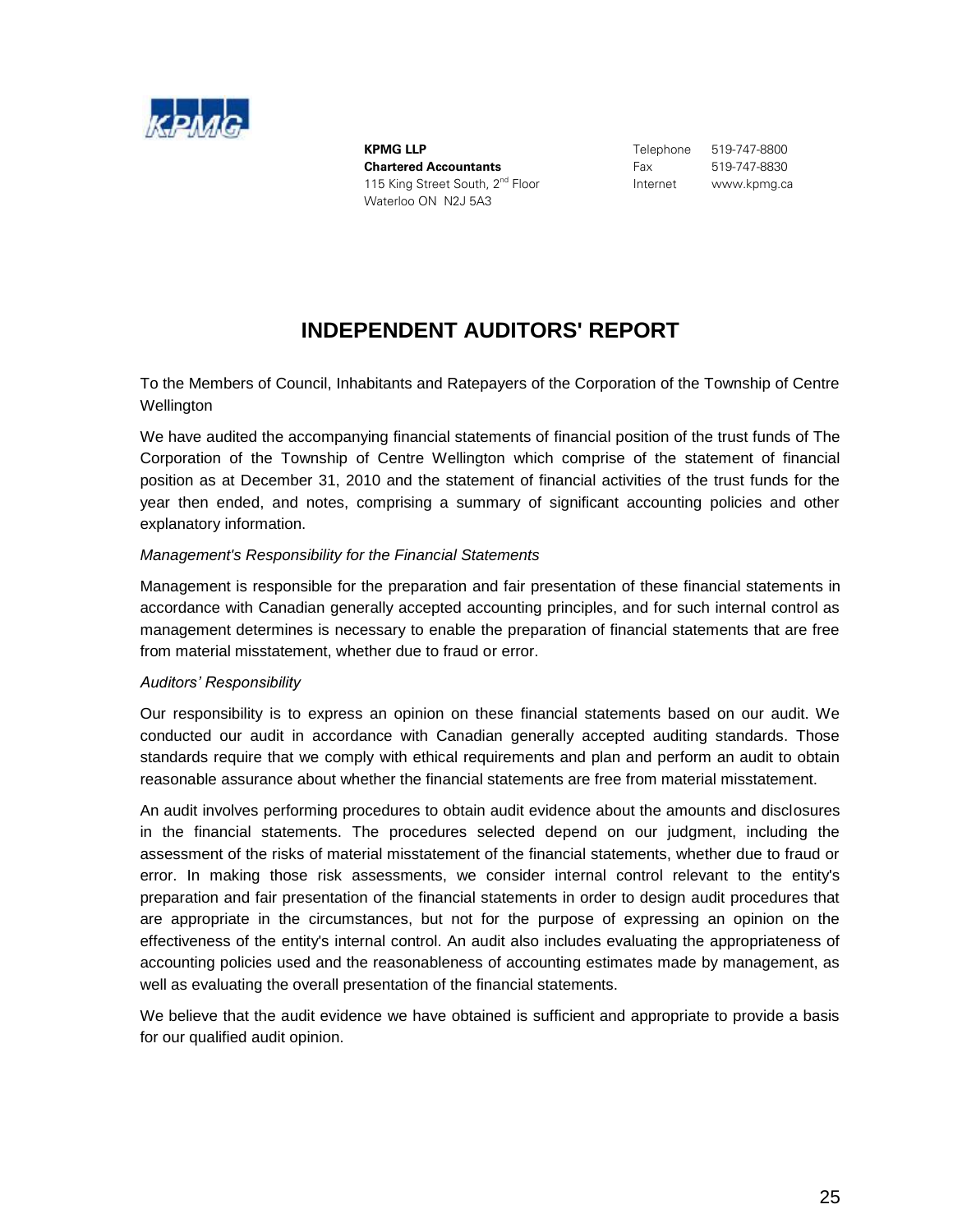

### *Basis for Qualified Opinion*

In common with many not-for-profit organizations, the trust funds of the Corporation of the Township of Centre Wellington derives revenue from sundry sources, the completeness of which is not susceptible to satisfactory audit verification. Accordingly, our verification of these revenues was limited to the amounts recorded in the records of the entity and we were not able to determine whether any adjustments might be necessary to revenue, excess of revenues over expenses, assets and net assets.

#### *Qualified Opinion*

In our opinion, except for the possible effects of the matter described in the Basis for Qualified Opinion paragraph, the financial statements present fairly, in all material respects, the financial position of the trust funds of The Corporation of the Township of Centre Wellington as at December 31, 2010, and the results of its operations for the year then ended in accordance with Canadian generally accepted accounting principles.

 $kPMC$  11 $P$ 

Chartered Accountants, Licensed Public Accountants

September 26, 2011 Waterloo, Canada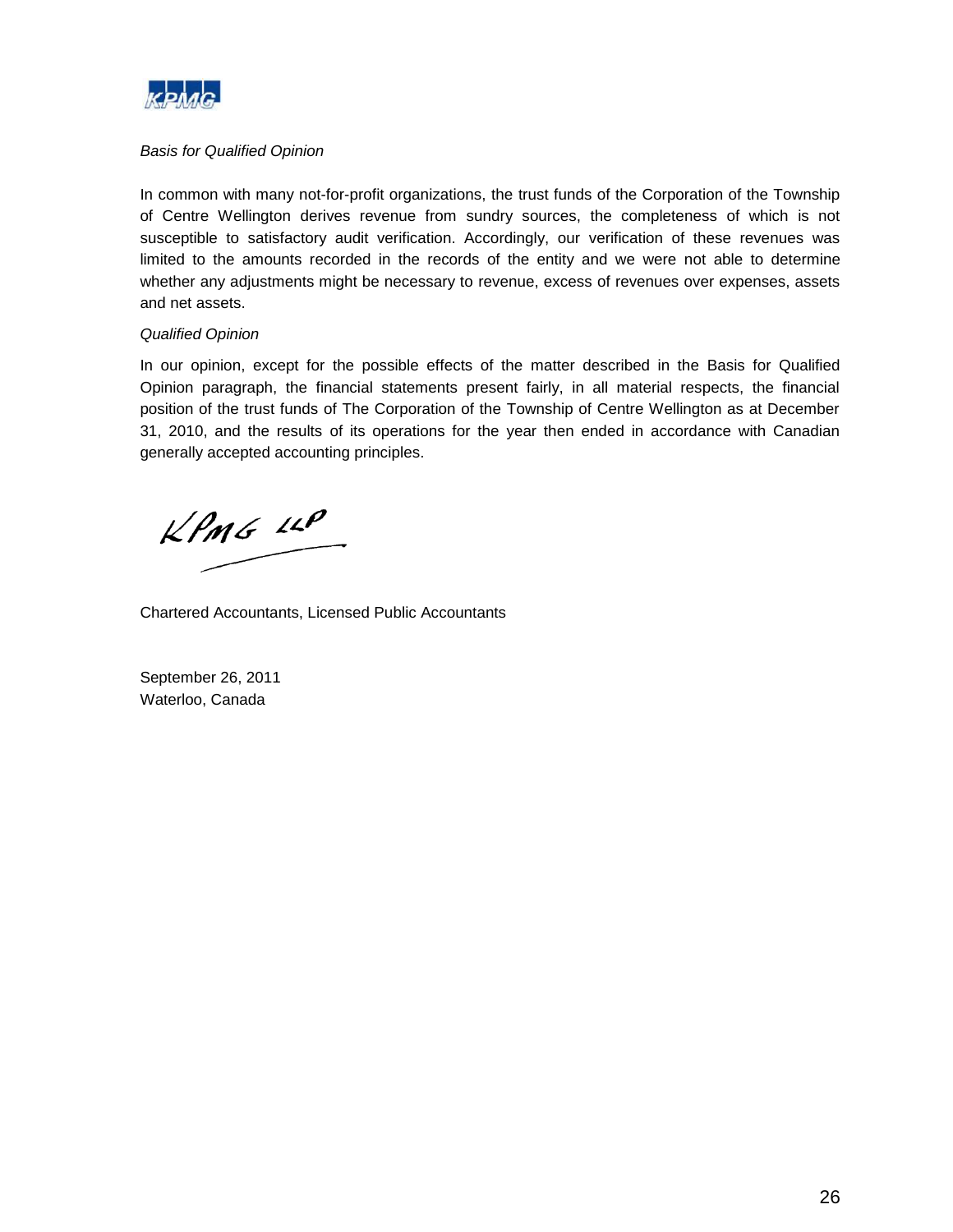Trust Funds - Statement of Financial Position

As at December 31, 2010

|                           | Elora<br>Cemetery<br>Perpetual<br>Care | Fergus<br>Cemetery<br>Perpetual<br>Care | Mount<br>Carmel<br>Cemetery<br>Perpetual<br>Care | M.W.<br><b>Baptie</b><br>Scholarship | Total         |
|---------------------------|----------------------------------------|-----------------------------------------|--------------------------------------------------|--------------------------------------|---------------|
| Assets                    |                                        |                                         |                                                  |                                      |               |
| Cash                      | \$<br>25,232                           | \$<br>33,482                            | \$<br>34,872                                     | \$<br>4,380                          | \$<br>97,966  |
| Term deposit certificates | 233,000                                | 393,000                                 |                                                  | 1,000                                | 627,000       |
| CIBC stock - at cost      |                                        | 1,299                                   | $\overline{\phantom{a}}$                         |                                      | 1,299         |
| Due from Township         | 2,209                                  | 4,606                                   |                                                  |                                      | 6,815         |
|                           | \$<br>260,441                          | \$<br>432,387                           | \$<br>34,872                                     | \$<br>5,380                          | \$<br>733,080 |
| Liabilities               | \$<br>$\sim$ 100 $\mu$                 | \$<br>$\sim$                            | \$<br>$\sim$                                     | \$<br>$\sim$ 10 $\pm$                | \$            |
| Balance - Capital         | 260,441                                | 432,387                                 | 34,872                                           | 5,380                                | 733,080       |
|                           | 260,441                                | 432,387                                 | \$<br>34,872                                     | \$<br>5,380                          | 733,080       |

See accompanying notes to financial statements.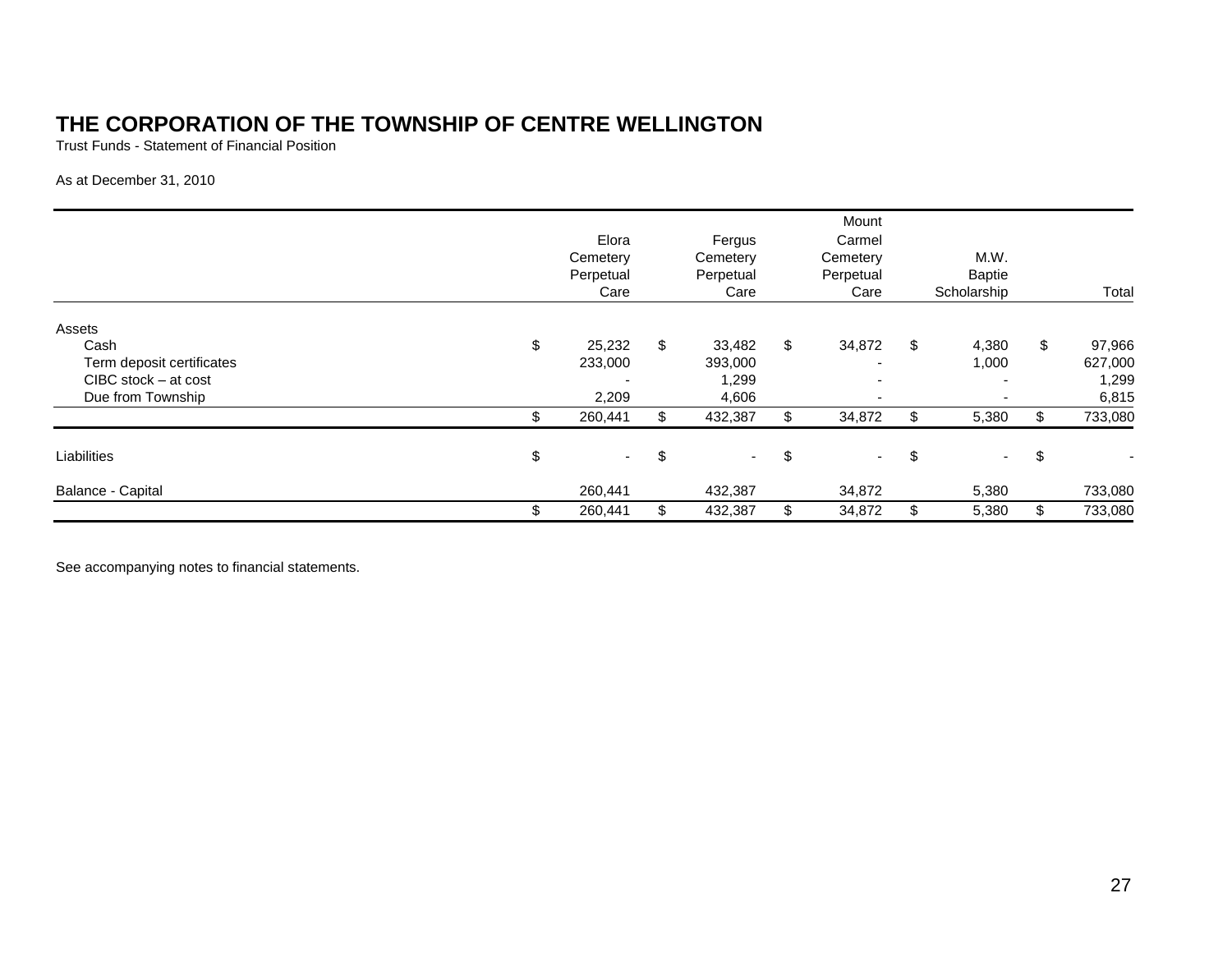Trust Funds - Statement of Operations and Changes in Net Financial Assets

Year ended December 31, 2010

|                                         | Elora<br>Cemetery<br>Perpetual<br>Care | Fergus<br>Cemetery<br>Perpetual<br>Care | Mount<br>Carmel<br>Cemetery<br>Perpetual<br>Care | M.W.<br><b>Baptie</b><br>Scholarship | Total         |
|-----------------------------------------|----------------------------------------|-----------------------------------------|--------------------------------------------------|--------------------------------------|---------------|
| Revenue:                                |                                        |                                         |                                                  |                                      |               |
| Sale of plots and cemetery fees         | \$<br>16,247                           | \$<br>19,265                            | \$<br>1,000                                      | \$                                   | \$<br>36,512  |
| Interest earned                         | 6,082                                  | 10,224                                  | 260                                              | 34                                   | 16,600        |
|                                         | 22,329                                 | 29,489                                  | 1,260                                            | 34                                   | 53,112        |
| Expenses:                               |                                        |                                         |                                                  |                                      |               |
| Reimbursement to Township               | 6,082                                  | 10,224                                  |                                                  |                                      | 16,306        |
| Reimbursement to Mount Carmel Cemetery  |                                        |                                         | 258                                              |                                      | 258           |
| Scholarships                            |                                        | $\overline{\phantom{0}}$                |                                                  | 50                                   | 50            |
|                                         | 6,082                                  | 10,224                                  | 258                                              | 50                                   | 16,614        |
| Surplus (deficit)                       | 16,247                                 | 19,265                                  | 1,002                                            | (16)                                 | 36,498        |
| Net financial assets, beginning of year | 244,194                                | 413,122                                 | 33,870                                           | 5,396                                | 696,582       |
| Net financial assets, end of year       | \$<br>260,441                          | \$<br>432,387                           | 34,872                                           | \$<br>5,380                          | \$<br>733,080 |

See accompanying notes to financial statements.